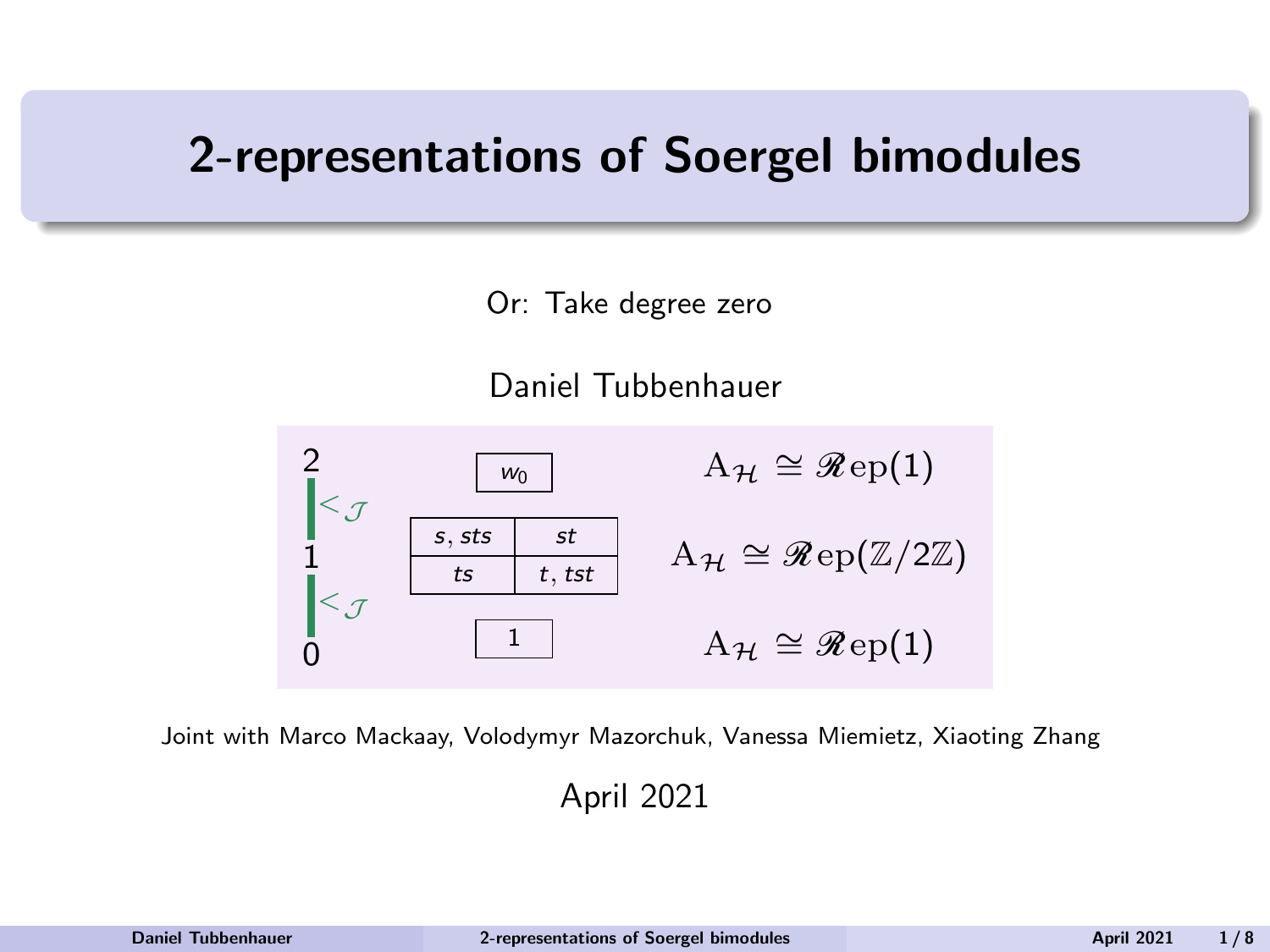#### The setup in a nutshell

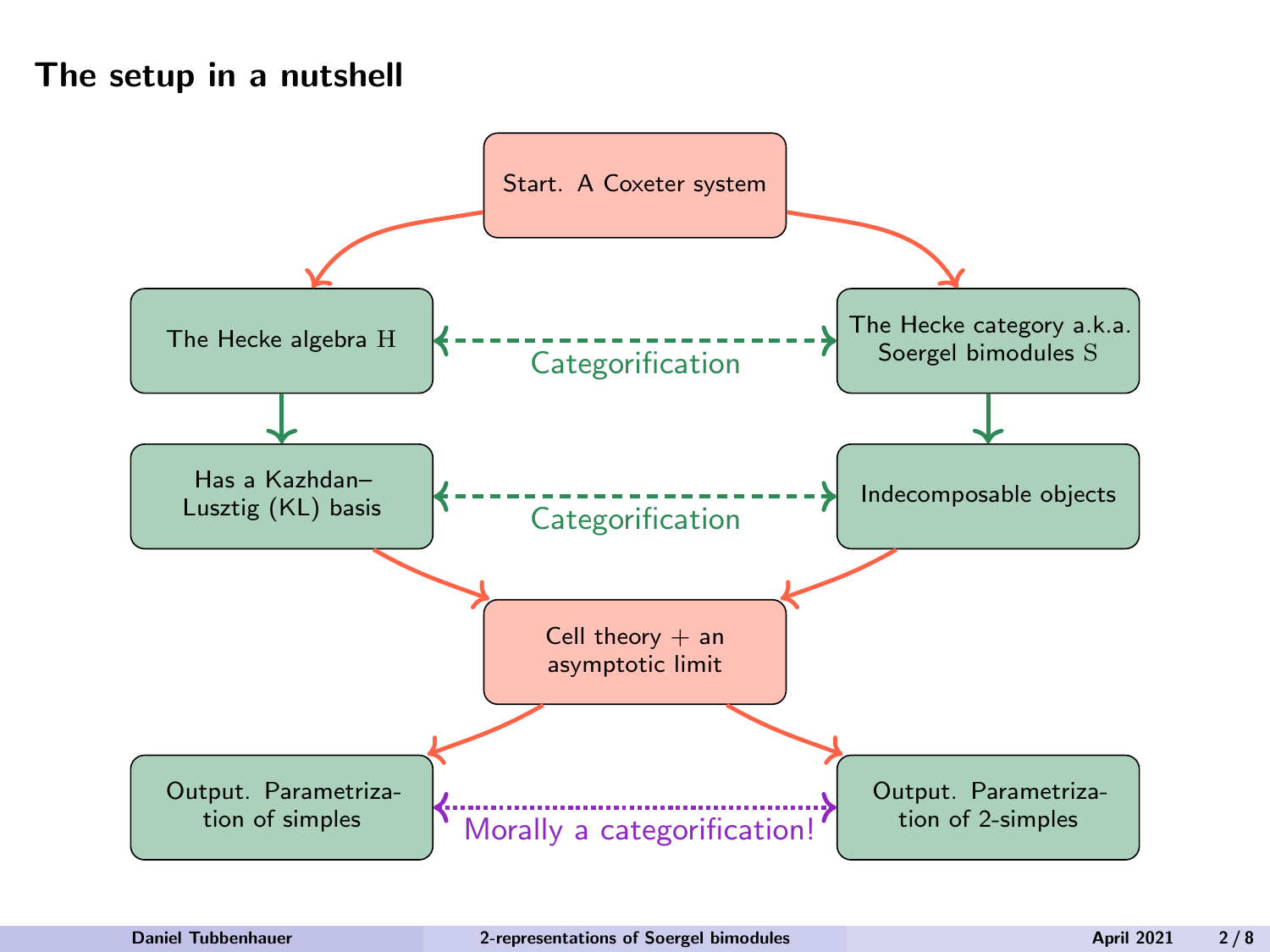#### Hecke algebras for finite Coxeter groups

 $W = \langle s_i \mid s_i^2 = 1$ , braid relations $\rangle \xrightarrow{\text{v-deform}} H$  Hecke algebra over  $\mathbb{Z}[v, v^{-1}]$ 

#### Examples

- ight tetrahedron  $\leftrightarrow$  symmetric group  $S_4 \leftrightarrow A_3$  Hecke algebra
- $\blacktriangleright$  cube/octahedron  $\leftrightsquigarrow$  Weyl group  $(\mathbb{Z}/2\mathbb{Z})^3 \ltimes S_3 \leftrightsquigarrow B_3$  Hecke algebra



 $\triangleright$  dodeca-/icosahedron  $\leftrightarrow$  exceptional Coxeter group  $\leftrightarrow$  H<sub>3</sub> Hecke algebra

#### Goal. Classify simple modules in a concise way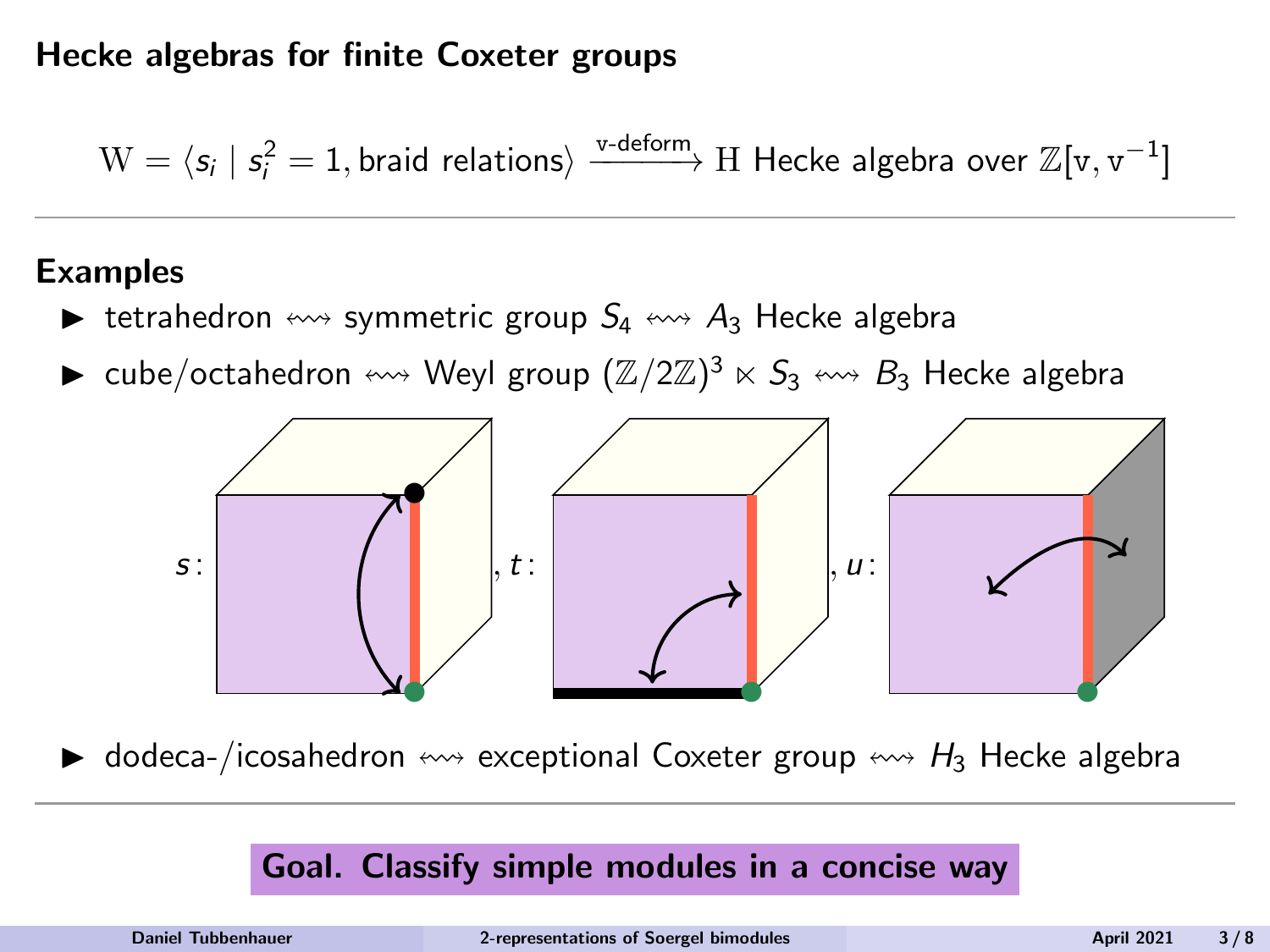#### Lusztig∼1984. Use cells and a v→0 limit

- (a) The KL basis gives rise to (two-sided) cells  $J$  and a cell order  $\lt_l$
- (b) Every simple H-module have an apex, an associated cell  $\mathcal{J}$ , which is  $\epsilon$ -maximal with respect to the KL basis not acting as zero
- (c) There exists a Z-semisimple algebra  $A_{\mathcal{I}}$  associated to  $\mathcal{J}$

#### Theorem.

( equivalence classes of simples of H with apex  $\mathcal J$  $\left\{\longleftrightarrow \left\{\begin{matrix} \text{equivalence classes of simple} \\ \text{of } A \end{matrix}\right\}\right\}$ of  $\mathrm{A}_{\mathcal{J}}$ )

[Examples](#page-22-0)

A  $\tau$  is the v $\rightarrow$ 0 limit On the categorical level it comes up very naturally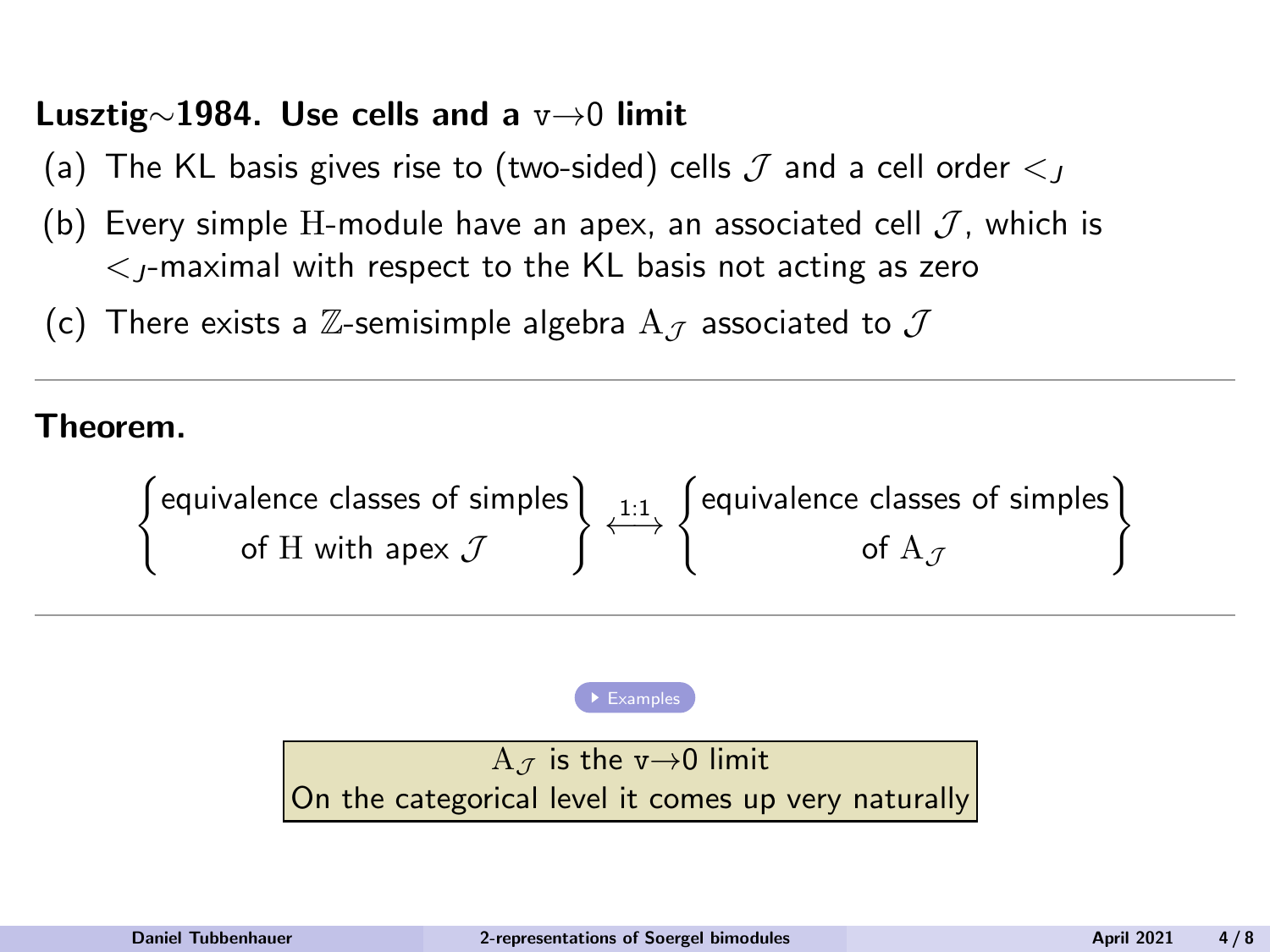### <span id="page-4-0"></span>Lusztig∼1984. Use cells and a v→0 limit

- (a) The KL basis gives rise to (two-sided) cells  $J$  and a cell order  $\lt_l$
- (b) Every simple H-module have an apex, an associated cell  $\mathcal{J}$ , which is  $\epsilon$ -maximal with respect to the KL basis not acting as zero
- (c) There exists a Z-semisimple algebra  $A_{\mathcal{I}}$  associated to  $\mathcal{J}$

#### Theorem.

( equivalence classes of simples of H with apex  $\mathcal J$  $\left\{\longleftrightarrow \left\{\begin{matrix} \text{equivalence classes of simple} \\ \text{of } A \end{matrix}\right\}\right\}$ of  $\mathrm{A}_{\mathcal{J}}$ 

[Examples](#page-22-0)

Small problem.  $A_{J}$  is not so easy to compute

But on the categorical level the statement gets better, so we do not need to worry

)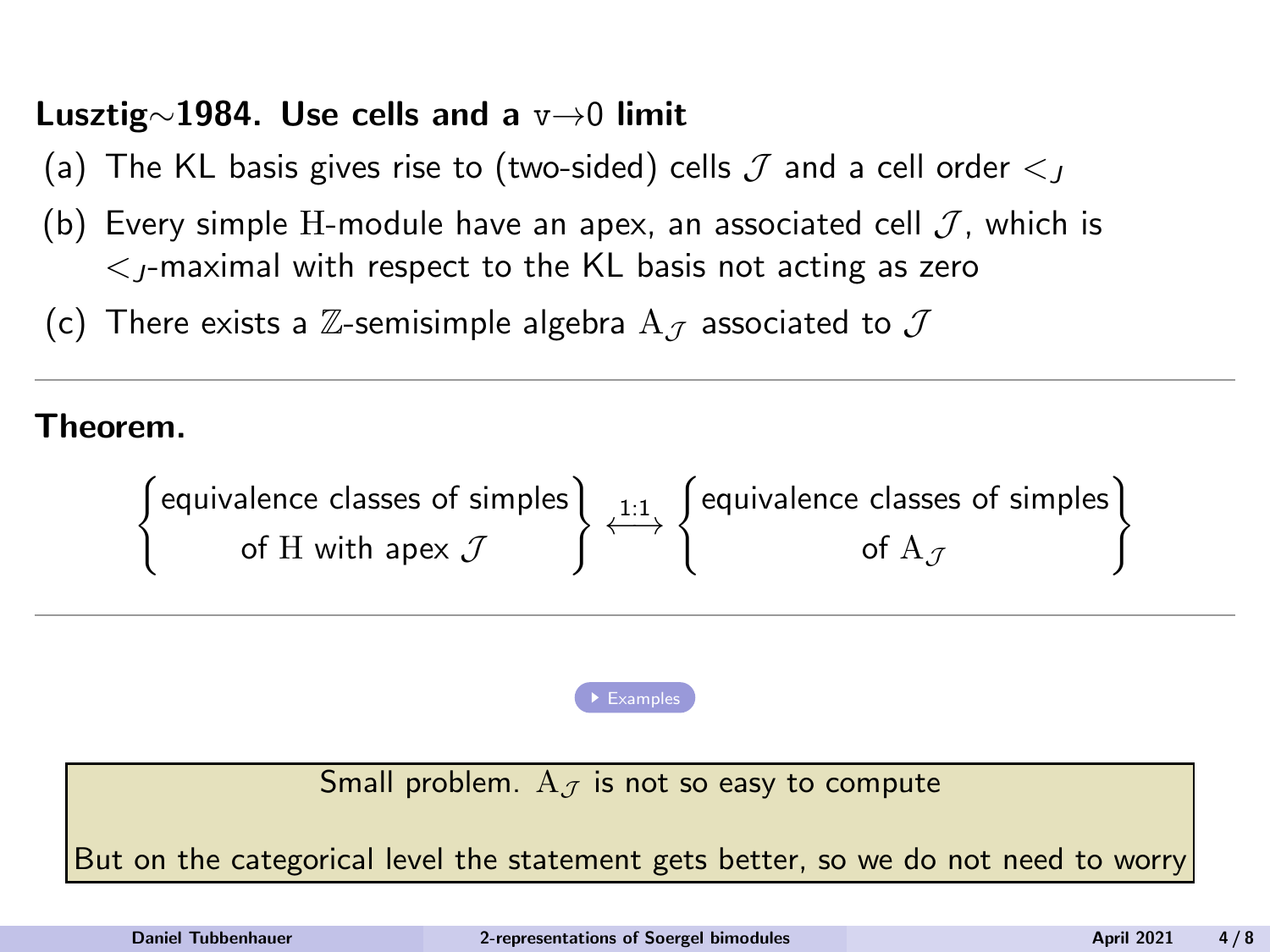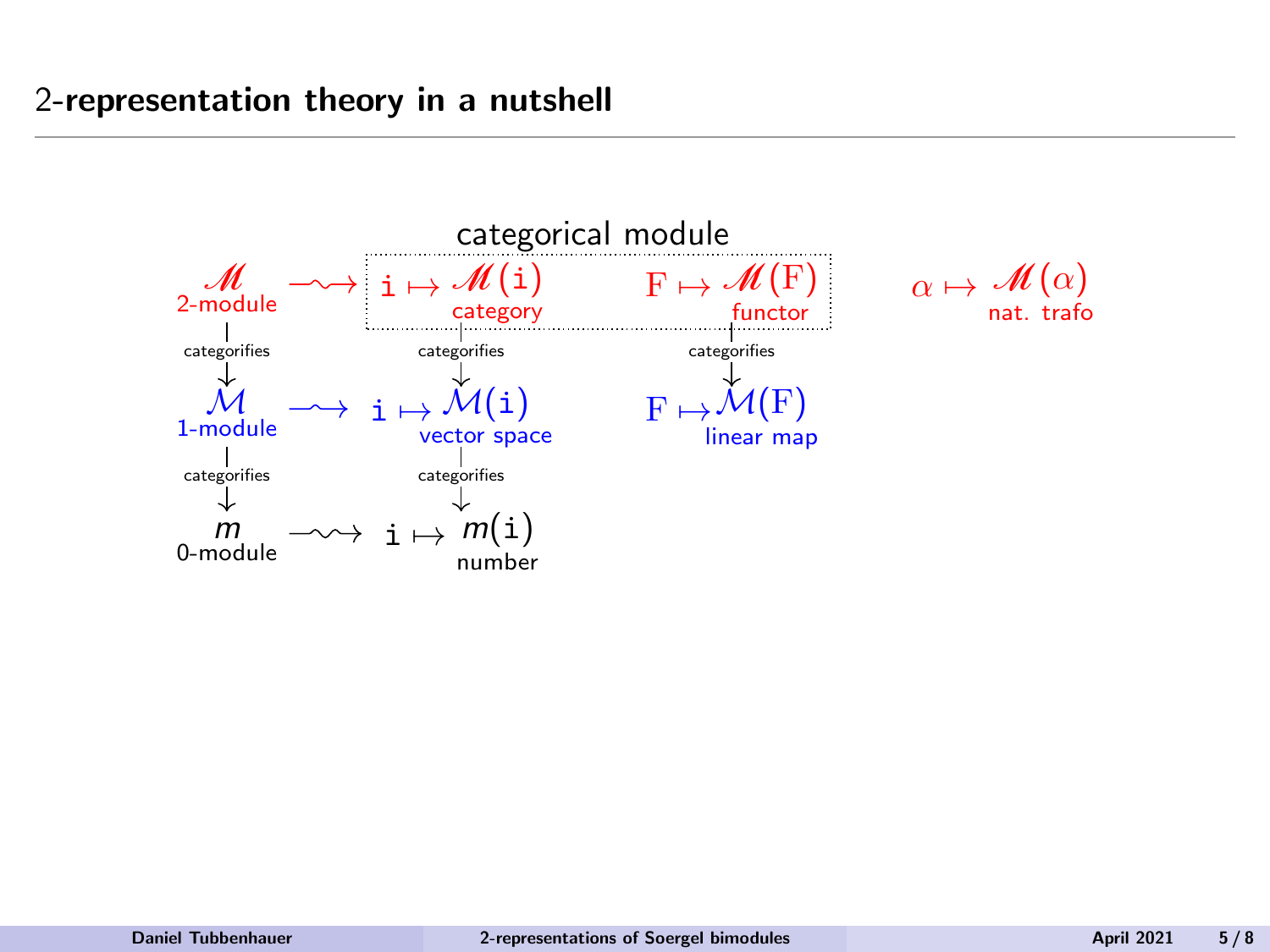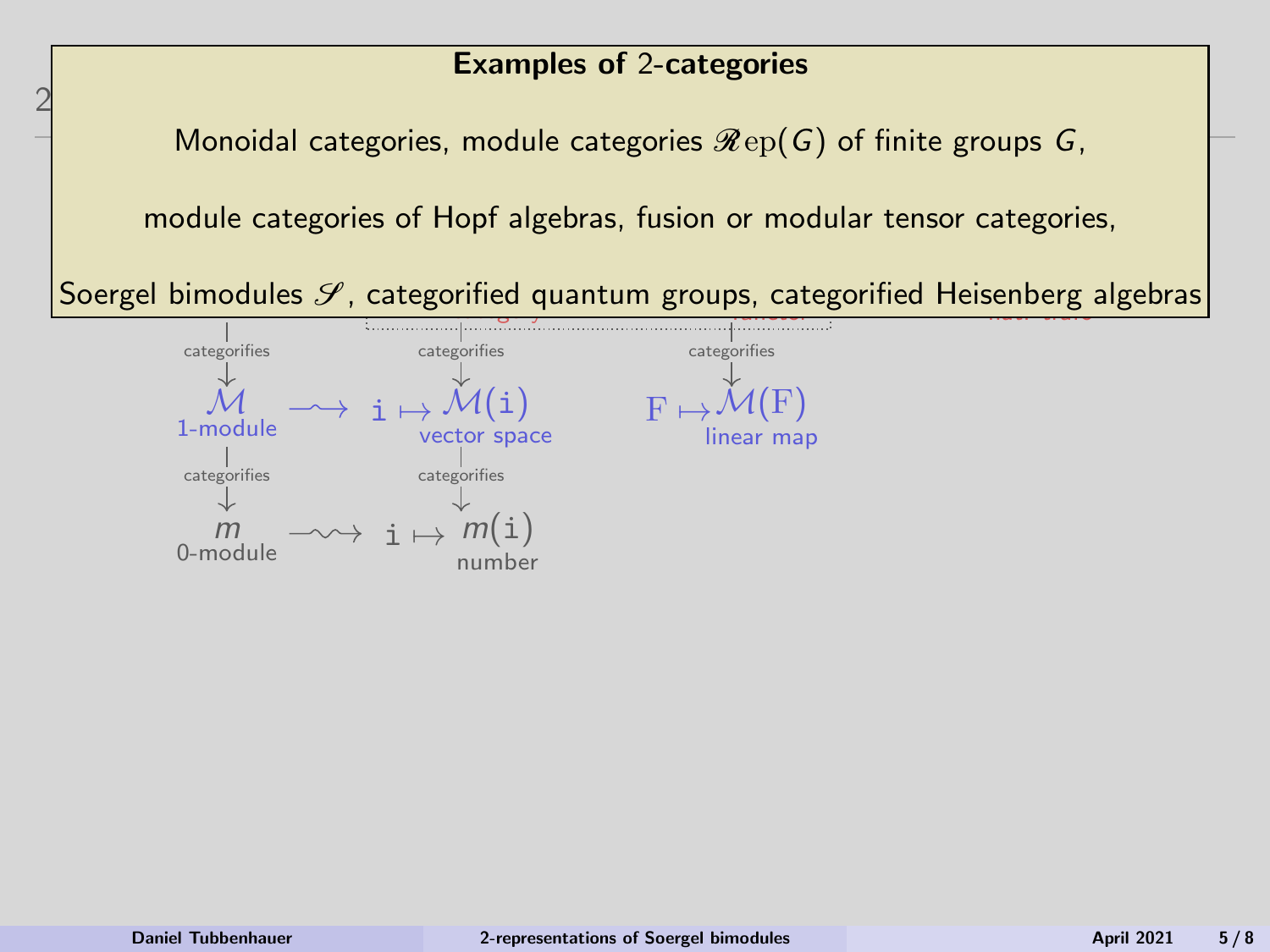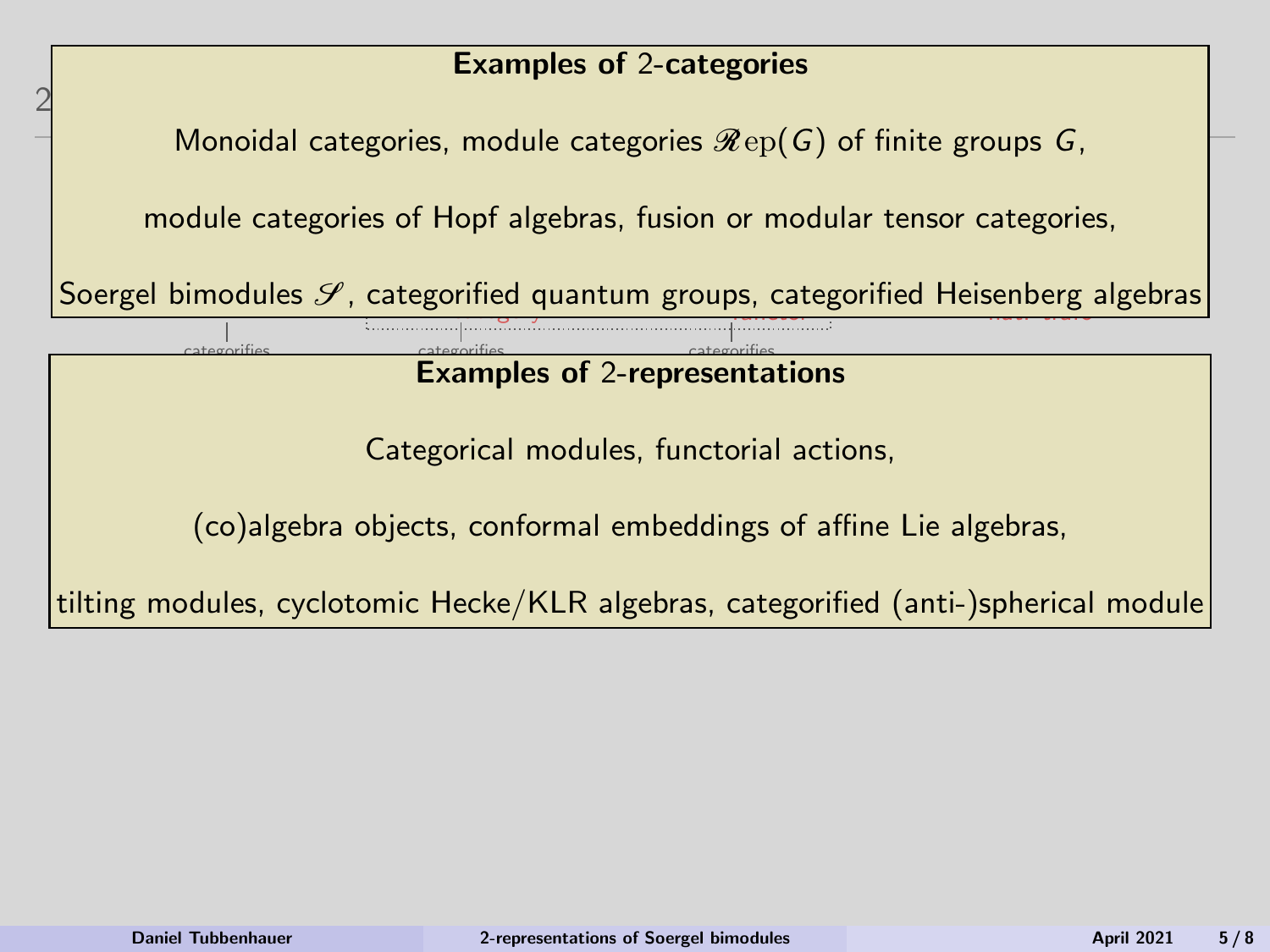

TQFTs, quantum physics, geometry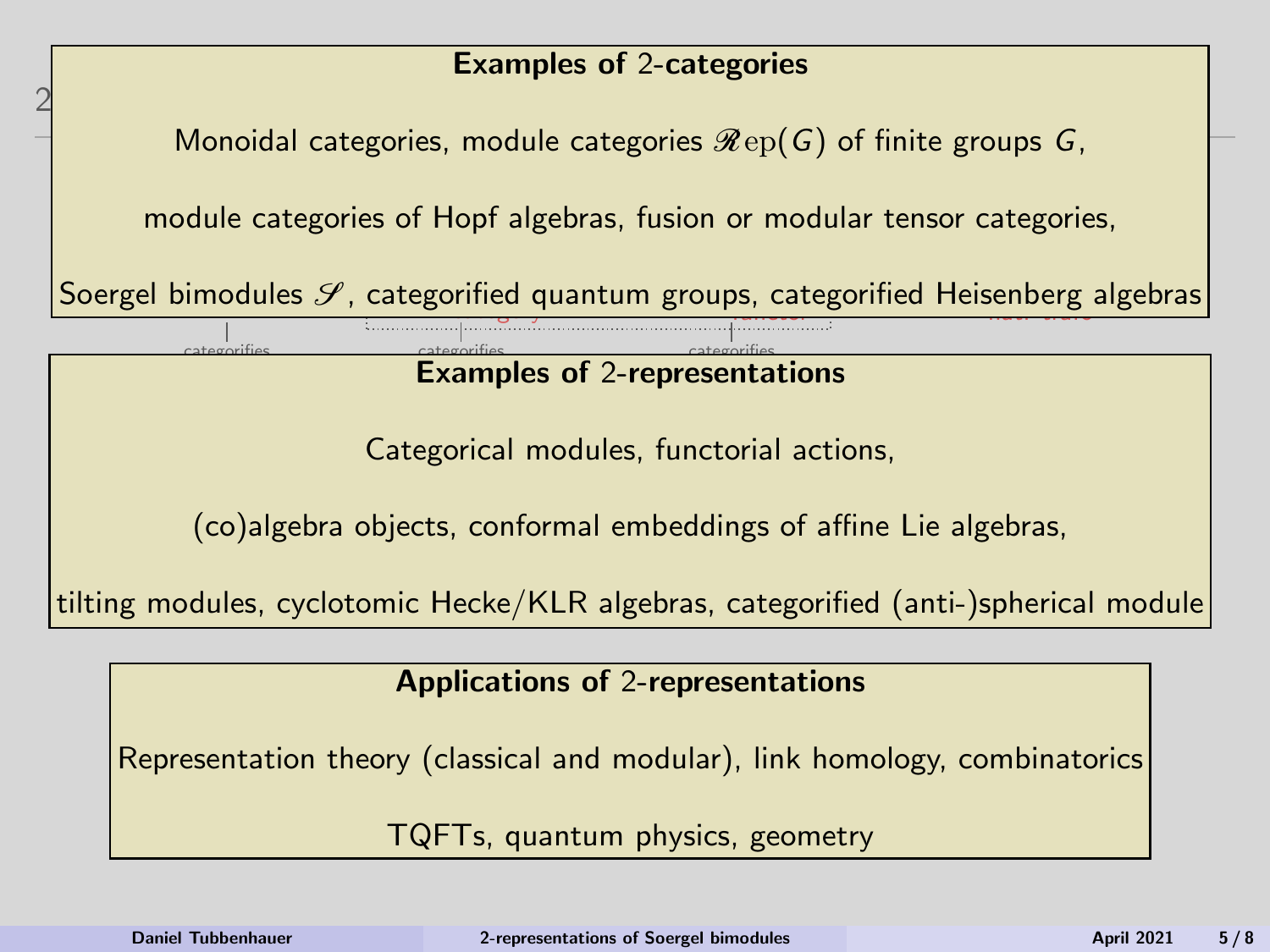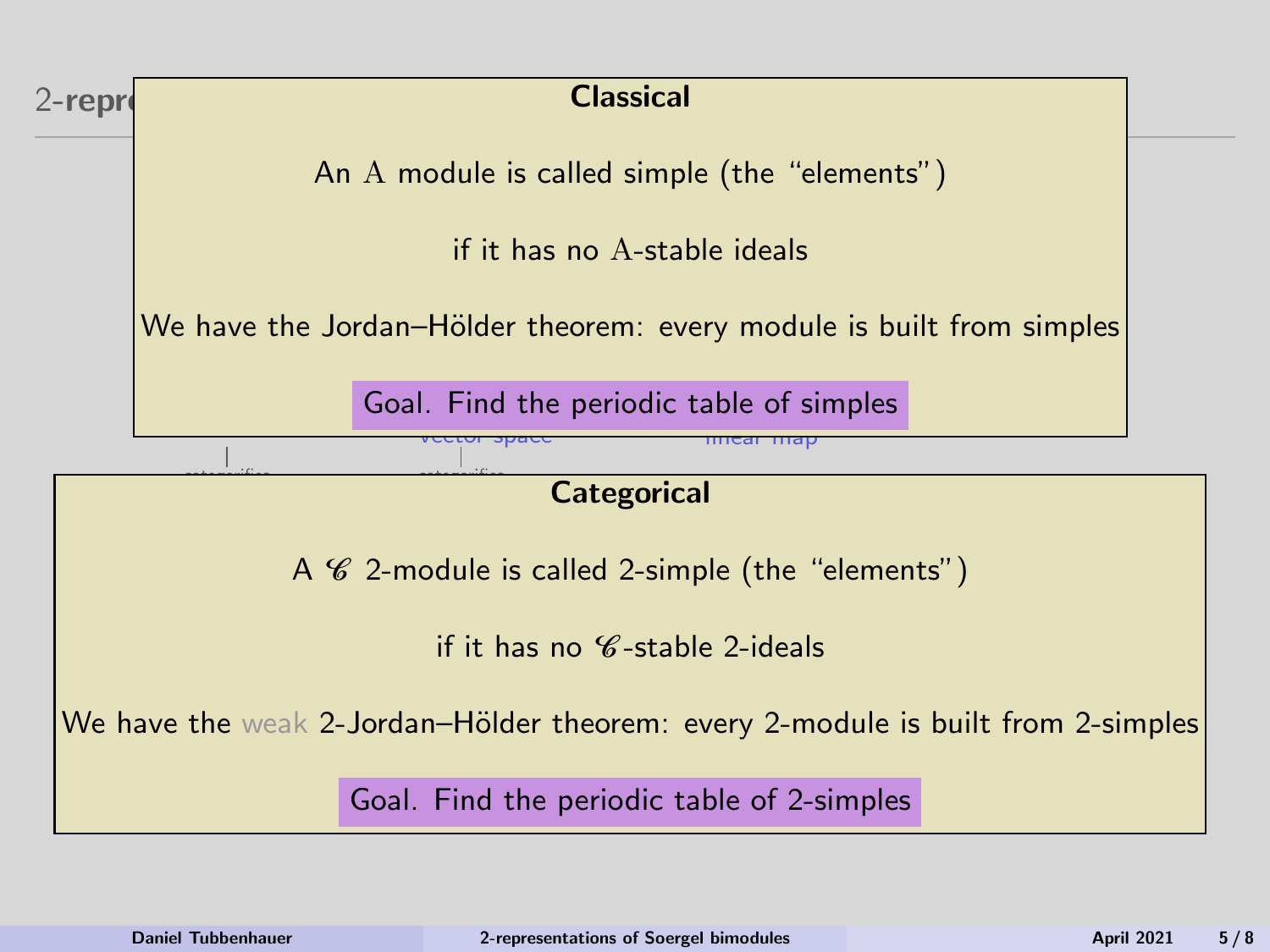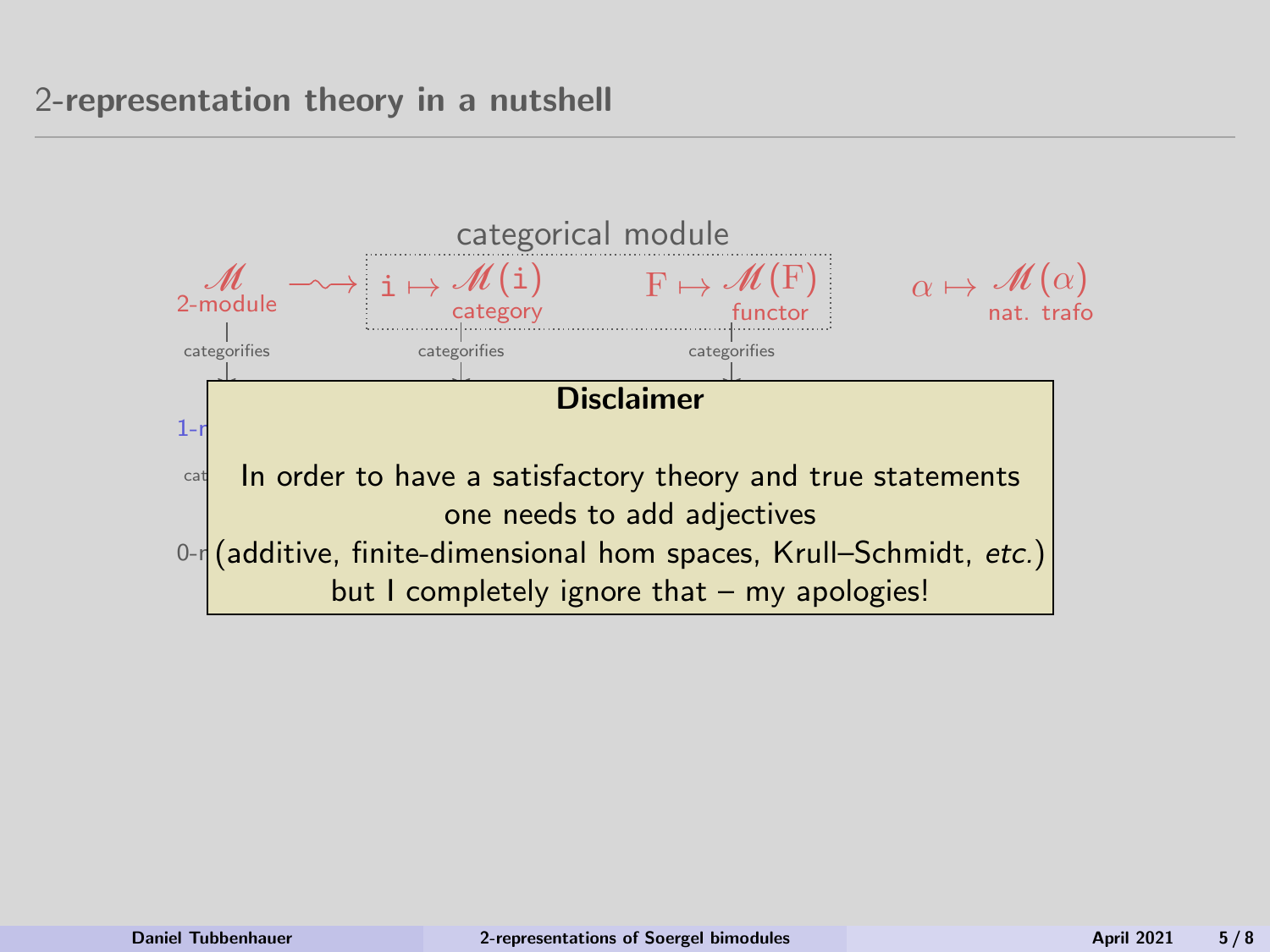- lacktriangleright Let  $\mathscr{C} = \mathscr{R}ep(G)$  (G a finite group)
- $\triangleright$  *C* is monoidal and nice. For any M, N ∈ *C*, we have M  $\otimes$  N ∈ *C*:

$$
g(m\otimes n)=gm\otimes gn
$$

for all  $g \in G$ ,  $m \in M$ ,  $n \in N$ . There is a trivial representation 1

▶ The regular 2-representation  $\mathcal{M}: \mathcal{C} \to \mathcal{E}nd(\mathcal{C})$ :



 $\blacktriangleright$  The decategorification is the regular representation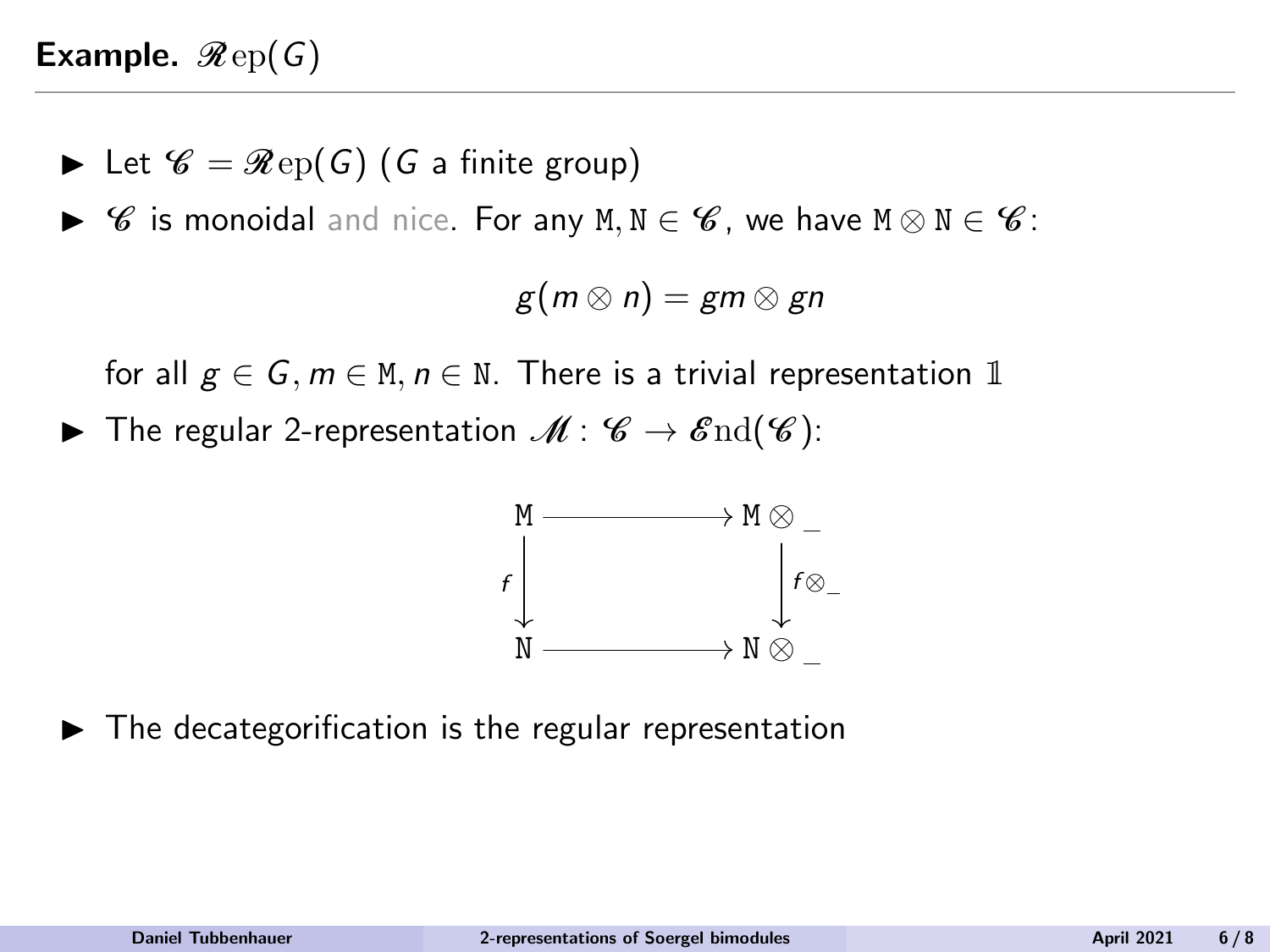- ► Let  $K \subset G$  be a subgroup
- $\blacktriangleright$   $\mathcal{R}ep(K)$  is a 2-representation of  $\mathcal{R}ep(G)$ , with action

 $\mathcal{R}\mathsf{es}^{\mathcal{G}}_{\mathcal{K}} \otimes \_ : \mathscr{R}\mathrm{ep}(\mathcal{G}) \to \mathscr{E}\mathrm{nd}(\mathcal{R}\mathrm{ep}(\mathcal{K})),$ 

which is indeed a 2-action because  $\mathcal{R}\textup{es}_K^G$  is a  $\otimes$ -functor

 $\blacktriangleright$  The decategorifications are N-representations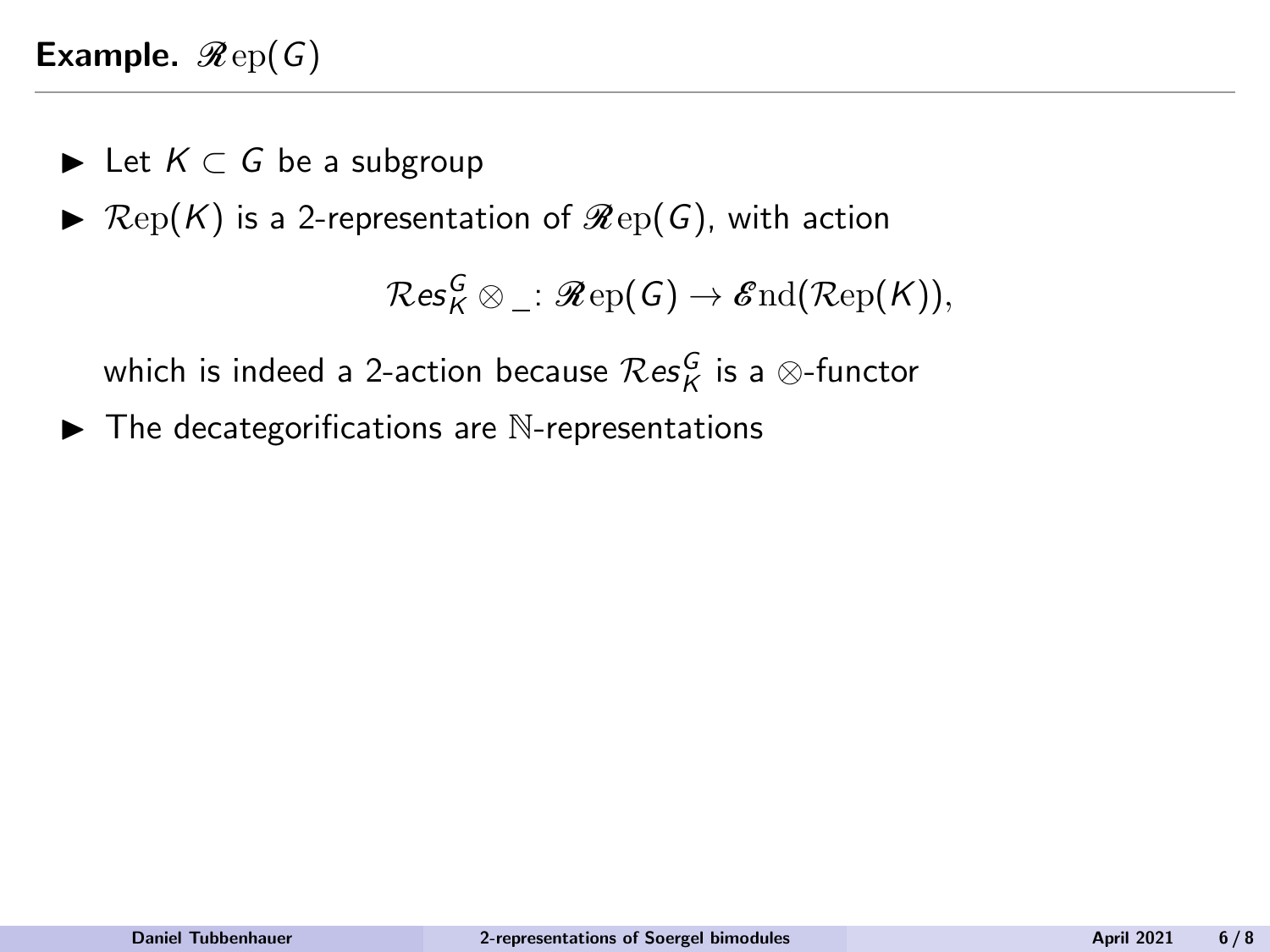► Let  $\psi \in H^2(K,{\mathbb C}^*)$ . Let  $\mathcal{V}(K,\psi)$  be the category of projective K-modules with Schur multiplier  $\psi$ , *i.e.* vector spaces V with  $\rho: K \to \mathcal{E}nd(V)$  such that

 $\rho(g)\rho(h) = \psi(g,h)\rho(gh)$ , for all  $g, h \in K$ 

$$
\blacktriangleright \text{ Note that } \mathcal{V}(K,1) = \mathcal{R}\mathrm{ep}(K) \text{ and }
$$

 $\otimes: \mathcal{V}(\mathcal{K},\phi) \boxtimes \mathcal{V}(\mathcal{K},\psi) \rightarrow \mathcal{V}(\mathcal{K},\phi\psi)$ 

 $\triangleright \; V(K, \psi)$  is also a 2-representation of  $\mathscr{C} = \mathscr{R}$ ep(G):

$$
\mathscr{R}\mathrm{ep}(G) \; \boxtimes \; \mathcal{V}(\mathcal{K},\psi) \xrightarrow{\mathcal{R}\mathrm{es}_{\kappa}^G\boxtimes \mathrm{Id}} \mathcal{R}\mathrm{ep}(\mathcal{K}) \; \boxtimes \; \mathcal{V}(\mathcal{K},\psi) \xrightarrow{\otimes} \mathcal{V}(\mathcal{K},\psi)
$$

 $\blacktriangleright$  The decategorifications are N-re[presenta](#page-25-0)tions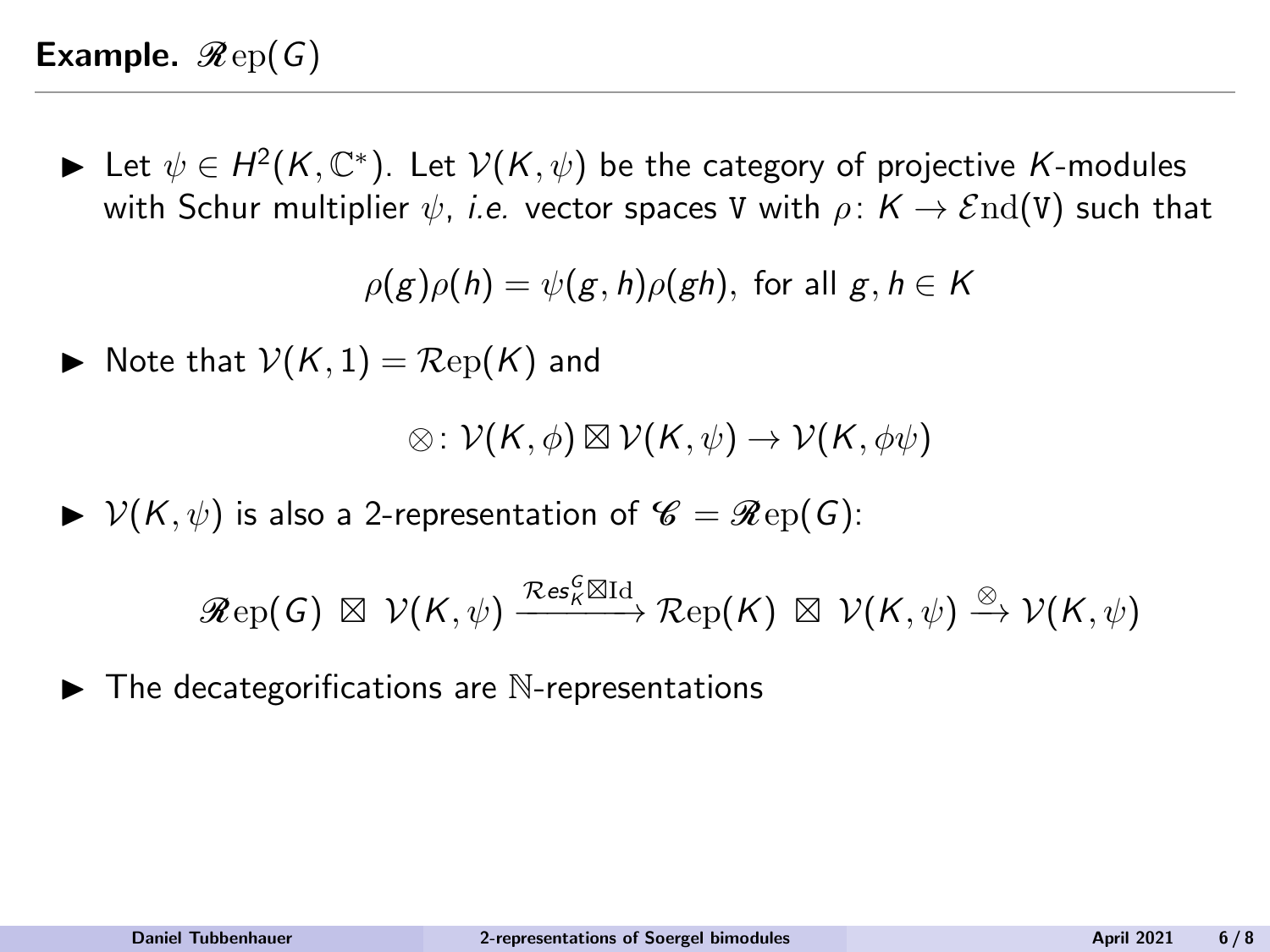<span id="page-14-0"></span>► Let  $\psi \in H^2(K, \mathbb{C}^*)$ . Let  $\mathcal{V}(K, \psi)$  be the category of projective K-modules with Schur multiplier  $\psi$ , *i.e.* vector spaces V with  $\rho: K \to \mathcal{E}nd(V)$  such that

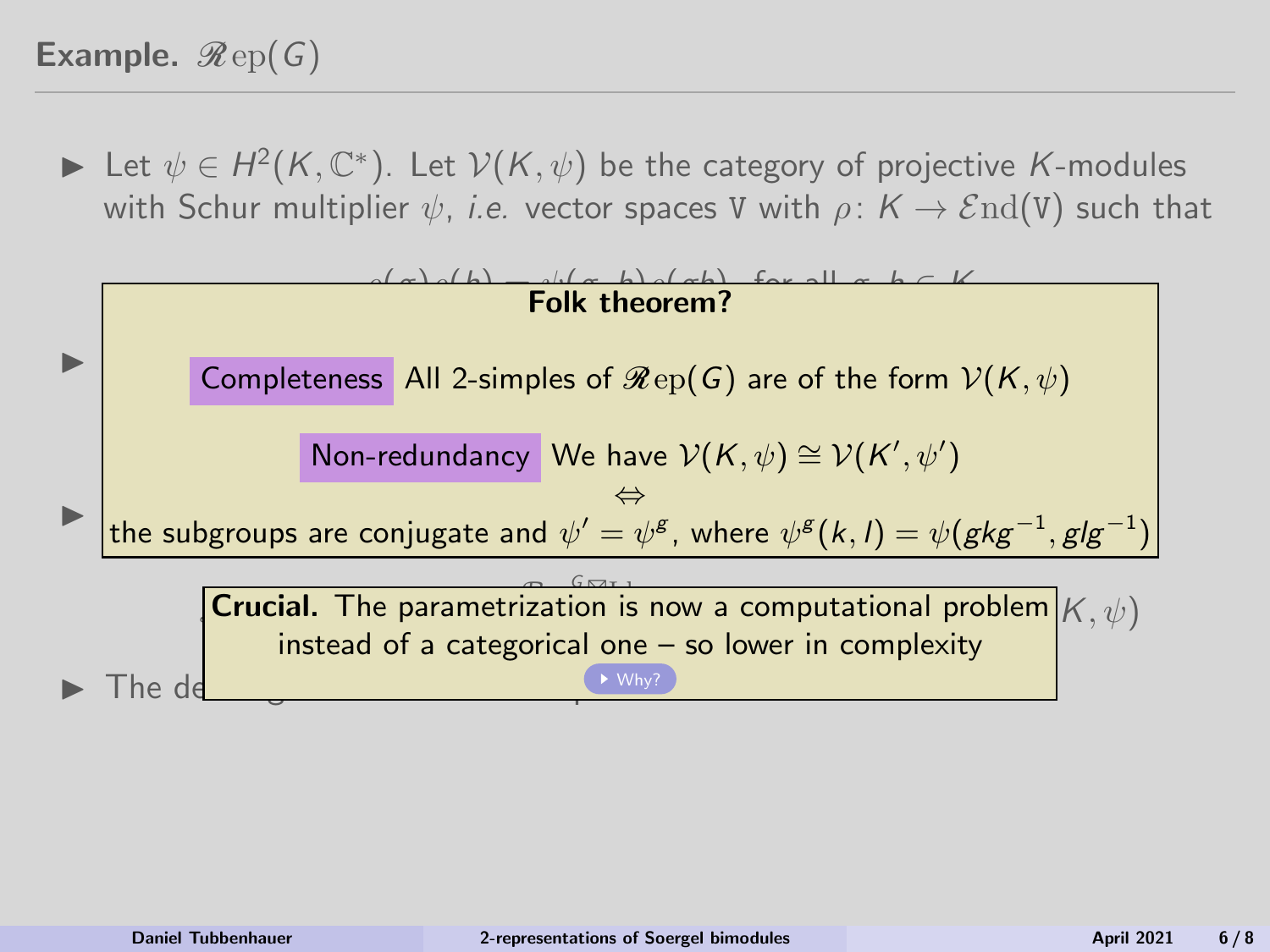## Theorem (Soergel–Elias–Williamson ∼1990,2012)

There exists a C-linear monoidal category  $\mathscr S$  such that:

- ► For every  $w \in W$ , there exists an indecomposable object  $C_w$
- $\triangleright$  The C<sub>w</sub>, for  $w \in W$ , form a complete set of pairwise non-isomorphic indecomposable objects up to shifts
- $\blacktriangleright$  The identity object is C<sub>1</sub>, where 1 is the unit in W
- $\triangleright$  C categorifies H with  $|C_w| = c_w$

Classifying 2-simples of  $\mathcal S$  is the categorical analog of classifying simples of H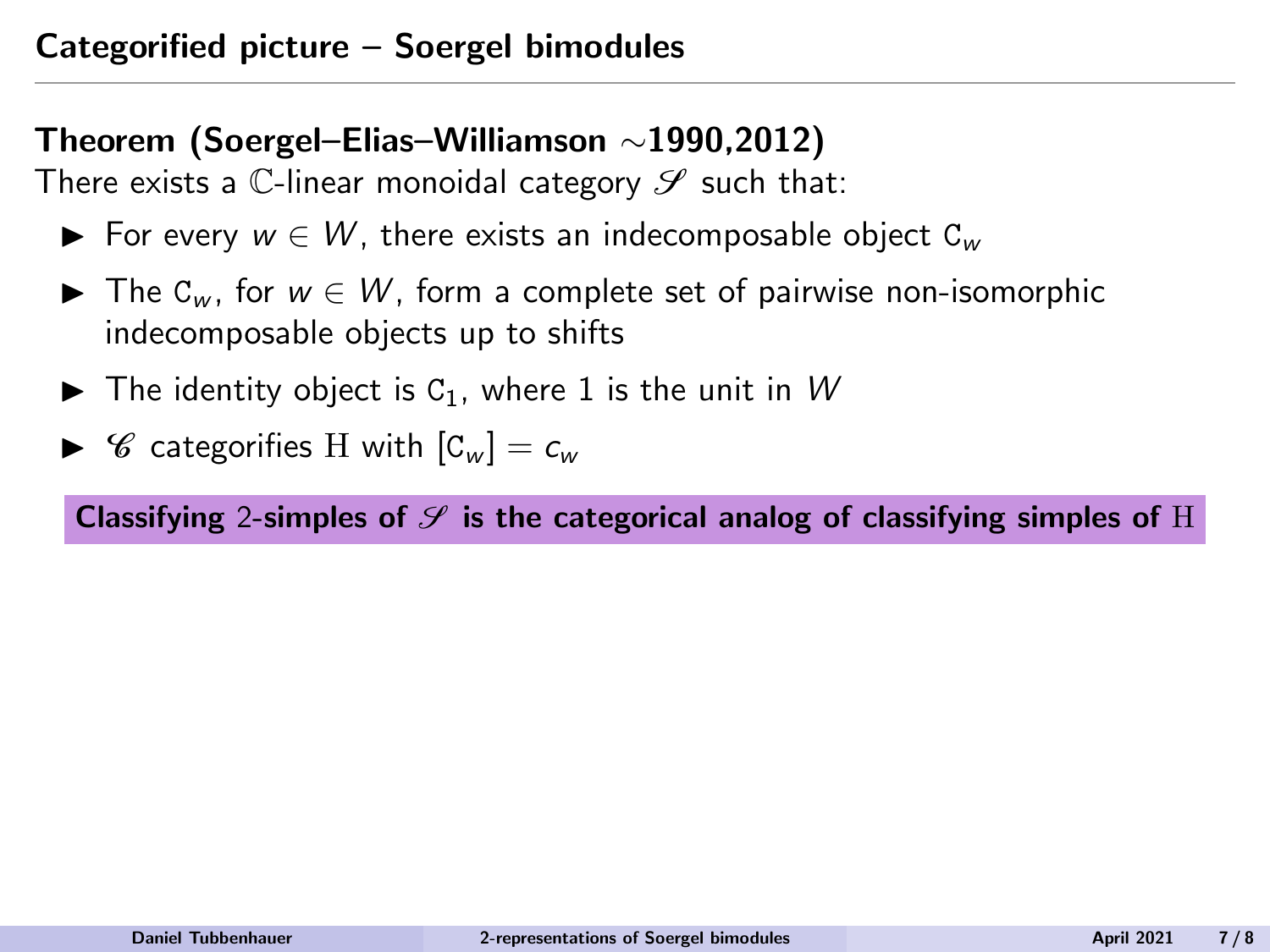#### Categorified picture – degree zero part a.k.a.  $v\rightarrow 0$

### Theorem (Lusztig, Elias–Williamson ∼2012)

For every  $\mathcal J$  there exists a semisimple monoidal category  $\mathscr A_{\mathcal I}$  such that:

- ► For every  $w \in \mathcal{J}$ , there exists a simple object  $A_w$
- **►** The A<sub>w</sub>, for  $w \in \mathcal{J}$ , form a complete set of pairwise non-isomorphic simple objects
- $\blacktriangleright$  The identity object is A<sub>d</sub>, where d is the Duflo involution

$$
\blacktriangleright \mathcal{A}_{\mathcal{J}} \text{ categories } A_{\mathcal{J}} \text{ with } [A_w] = a_w
$$

**The point.**  $\mathscr S$  is positively graded and  $\bigoplus_{\mathcal J} \mathscr A_{\mathcal J}$  is its degree zero part

#### Degree zero should be enough for the parametrization of 2-simples, right?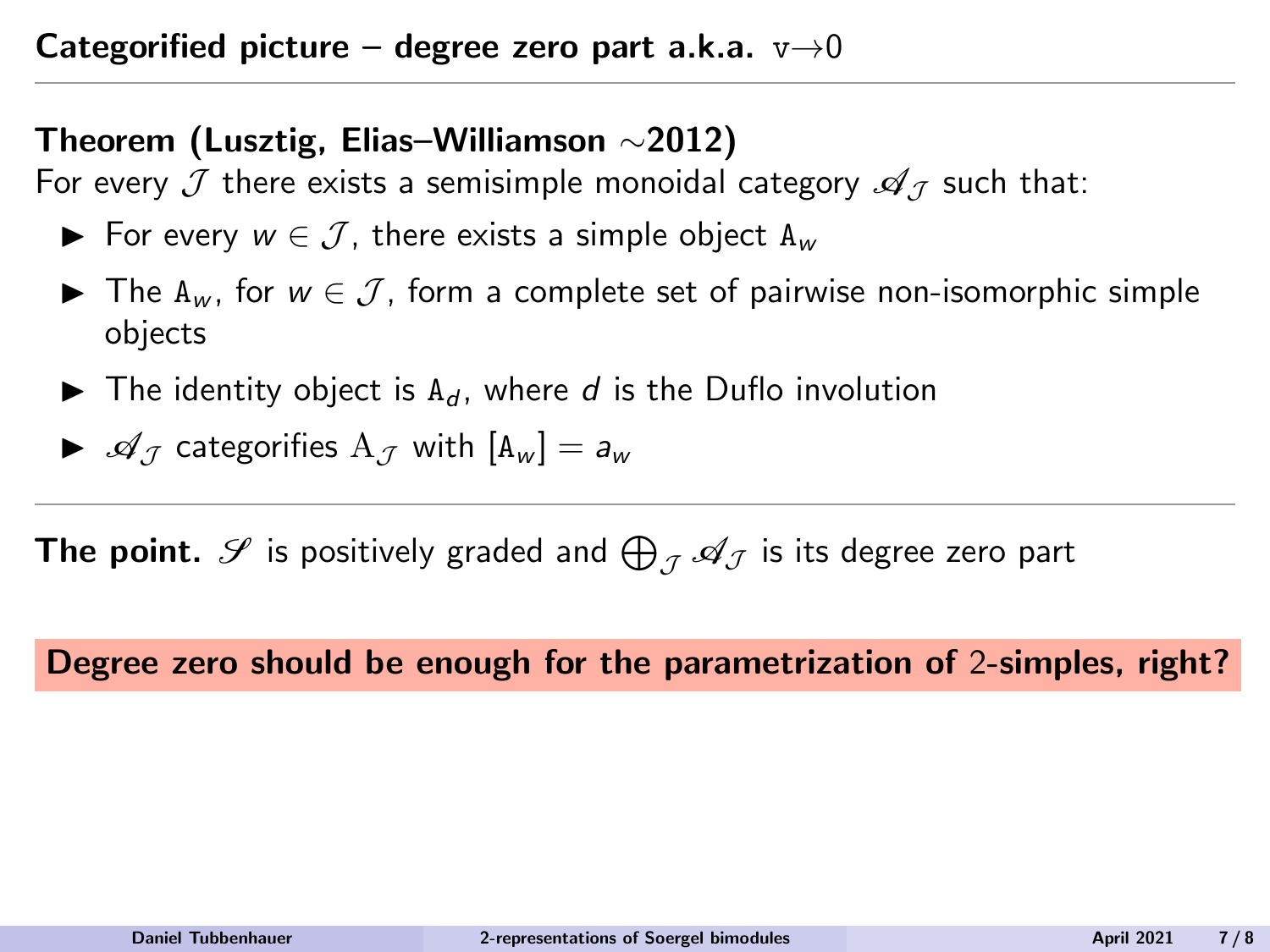#### Categorified picture – degree zero part a.k.a.  $v\rightarrow 0$

### Theorem (Lusztig, Elias–Williamson ∼2012)

For every  $\mathcal J$  there exists a semisimple monoidal category  $\mathscr A_{\mathcal I}$  such that:

- ► For every  $w \in \mathcal{J}$ , there exists a simple object  $A_w$
- **►** The A<sub>w</sub>, for  $w \in \mathcal{J}$ , form a complete set of pairwise non-isomorphic simple objects
- $\blacktriangleright$  The identity object is A<sub>d</sub>, where d is the Duflo involution

$$
\blacktriangleright \mathcal{A}_{\mathcal{J}} \text{ categories } A_{\mathcal{J}} \text{ with } [A_w] = a_w
$$

**The point.**  $\mathscr S$  is positively graded and  $\bigoplus_{\mathcal J} \mathscr A_{\mathcal J}$  is its degree zero part

#### Degree zero should be enough for the parametrization of 2-simples, right?

#### It is actually even better!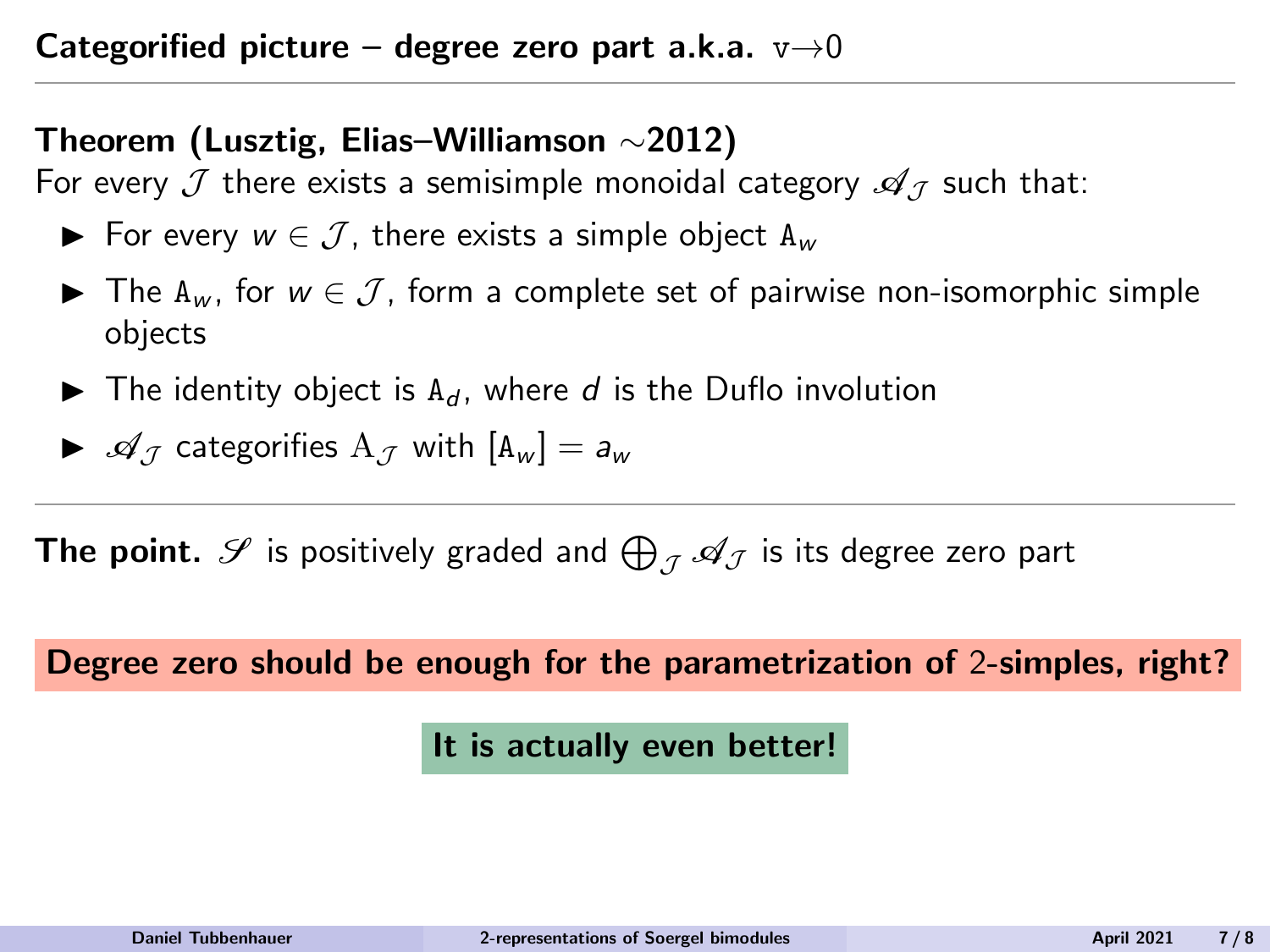## <span id="page-18-0"></span>Theorem (2021)

For every J there exists a semisimple monoidal subcategory  $\mathscr{A}_H \subset \mathscr{A}_I$  such that:

( equivalence classes of 2-simples of  ${\mathscr S}$  with apex  ${\mathcal J}$  $\left\{\longleftrightarrow \left\{\begin{matrix} \text{equivalence classes of 2-simples \\ \longleftarrow \\ \text{of } \mathcal{A}_{2} \end{matrix}\right\}\right\}$ of  $\mathscr{A}_{\mathcal{H}}$ )

(There is the same notion of apex as on the uncategorified level)

- $\blacktriangleright$   $\mathcal{A}_H$  is well-understood and so is its 2-representation theory, except for a handful of cases, namely eight  $J$ , all in exceptional types
- In Weyl type  $\mathscr{A}_{\mathcal{H}}$  is of the form  $\mathscr{R}\mathrm{ep}(G)$  (up to three exceptions)

Up to eight  $\mathcal J$  we get a complete classification of 2-simples

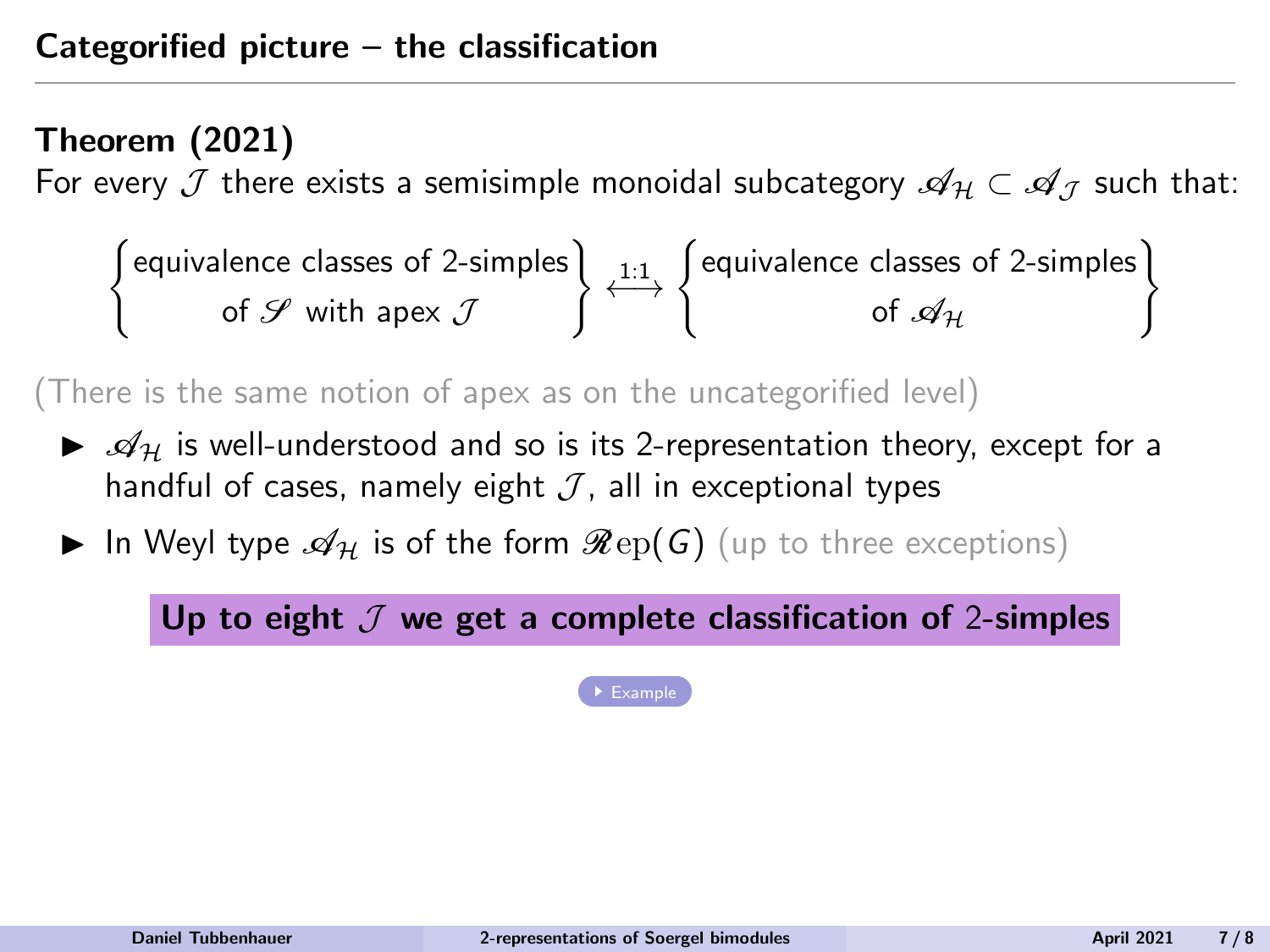Theorem (2021) For every J there exists a semisimple monoidal subcategory  $\mathscr{A}_H \subset \mathscr{A}_I$  such that:

( equivalence classes of 2-simples ) 1:1 ←→ ( Takeaway messages. equivalence classes of 2-simples) Degree zero gives a concise classification of (2-)simples of the Hecke algebra/category For the Hecke category this boils down even further to a computational problen For the Hecke category this boils down even further to a computational problem<br> For almost all cases Soergel bimodules and  $\mathscr{R}\text{ep}(\mathsf{G})$  have the same-type-of classification

Up to eight  $J$  we get a complete classification of 2-simples

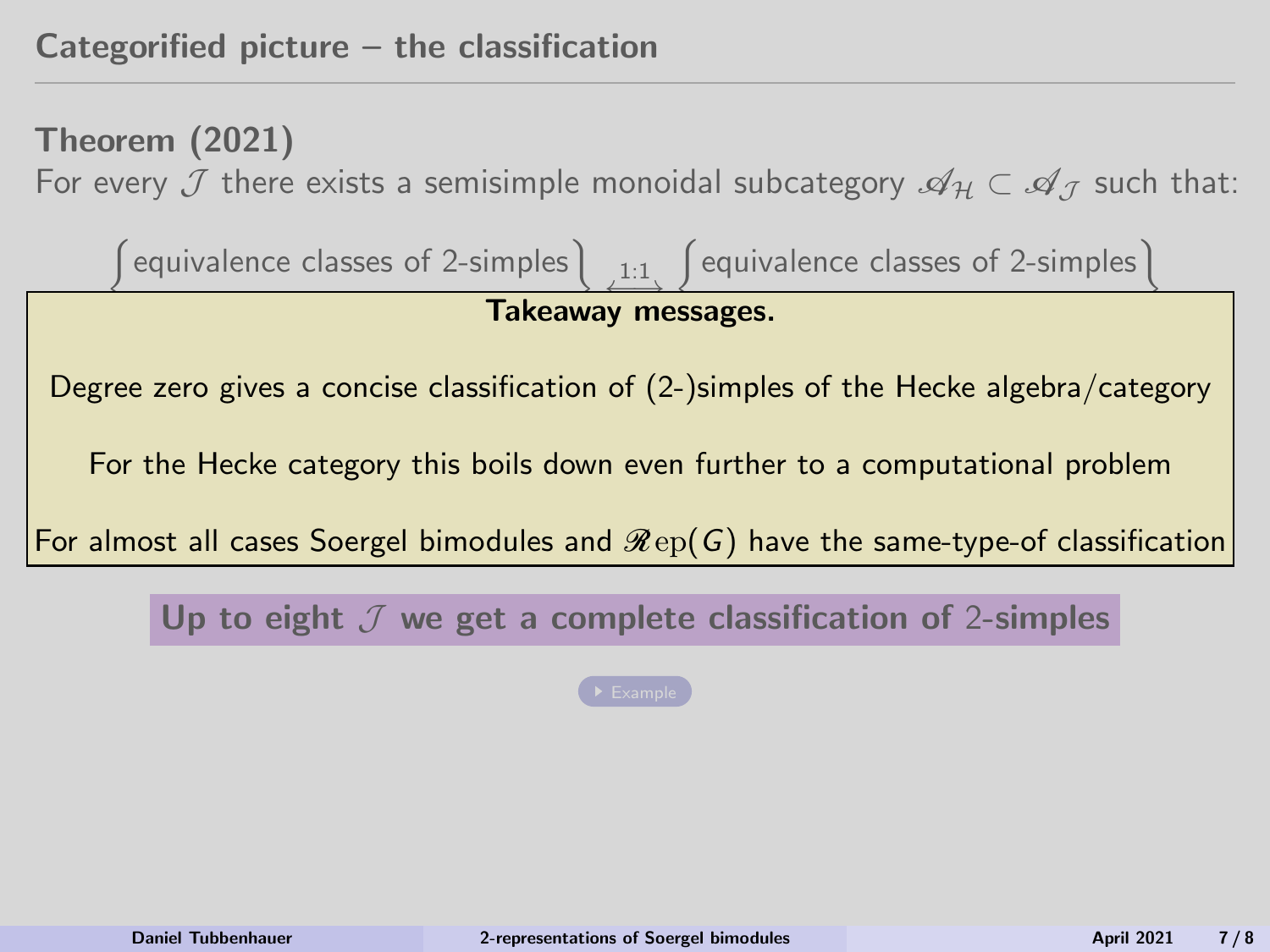

Hecke algebras for finite Coxeter groups

•  $, t$  :

The multiplication tables  $([2] = 1 + v^*)$  for  $A_{,2}$  vs. H: a<sup>s</sup> asts ast a<sup>t</sup> atst ats a<sup>s</sup> a<sup>s</sup> asts ast asts asts a<sup>s</sup> ast ats ats ats a<sup>t</sup> + atst a<sup>t</sup> a<sup>t</sup> atst ats atst atst a<sup>t</sup> ats ast ast ast a<sup>s</sup> + asts The v→0 and mod J<sup>2</sup> of:

s:

 $W = \langle s_i | s_i^2 = 1$ , braid relations $\rangle \xrightarrow{m \text{meas}}$  H Hecke algebra over  $\mathbb{Z}[v, v^{-2}]$ **Examples**<br> **F** tetrahedron  $\longrightarrow$  symmetric group  $S_4 \longrightarrow A_3$  Hecke algebra  $\blacktriangleright$  cube/octahedron  $\cdots$  Weyl group  $(\mathbb{Z}/2\mathbb{Z})^*\times S_3 \longrightarrow B_3$  Hecke algebra

• dodeca-/icosahedron --- exceptional Coxeter group ---  $H_2$  Hecke algebra

Goal. Classify simple modules in a concise way  $\label{eq:2.1} \text{D} = \text{D} + \text{D} + \text{D} + \text{D} + \text{D} + \text{D} + \text{D} + \text{D} + \text{D} + \text{D} + \text{D} + \text{D} + \text{D} + \text{D} + \text{D} + \text{D} + \text{D} + \text{D} + \text{D} + \text{D} + \text{D} + \text{D} + \text{D} + \text{D} + \text{D} + \text{D} + \text{D} + \text{D} + \text{D} + \text{D} + \text{D} + \text{D} + \text{D} + \text{D} + \$ 

• • , u :

> ⊕ Mat<sub>2×2</sub>(Z) ⇒ 3 associated simples

Example. Square - B- Hecke algebra

 $W = \langle s, t \mid s^* = t^* = 1, tets = stst \rangle$ 

#### KL basis:

 $c_1 = 1, c_n = v(1 + s), c_t = v(1 + t), ..., c_{nn} = v^*(1 + s + t + st + tx + tx + tx + w_0)$ These could act as zero **Apple** 

Cell structure (write w instead of cu):



#### Lusztig∼1984. Use cells and a v→0 limit<br>(a) The KL basis zives rise to (two-sided) cells .7 and a cell order < . (b) Every simple H-module have an apex, an associated cell ./. which is (b) Every simple H-module have an apex, an associated cell J', which is<br>  $\langle$ -maximal with respect to the KL basis not acting as zero (c) There exists a Z-semisimple algebra  $A$  - associated to  $J$ Theorem. equivalence classes of simples | 11 of H with apex J  $1:1$   $\left\{\begin{array}{c} \text{equivalence} \text{ classes of simple} \\ \text{of } 1 \end{array}\right\}$  $\sim$ Examples Small problem.  $A_J$  is not so easy to compute But the categories the state the statement gets better. Daniel Tubbenhauer 2-representations of Soergel bimodules April 2021 4 / 8 Categorified picture – the classification

Theorem (2021) For every J there exists a semisimple monoidal subcategory A<sup>H</sup> ⊂ A<sup>J</sup> such that:



Daniel Tubbenhauer 2-representations of Soergel bimodules April 2021 7  $\mu$  2021 7  $\mu$ 



Daniel Tubbenhauer 2-representations of Soergel bimodules April 2021 5 / 8

Back G = S3,S<sup>4</sup> and S5, # of subgroups (up to conjugacy), Schur multipliers H <sup>2</sup> and ranks rk of 2-simples

c<sup>s</sup> csts cst c<sup>t</sup> ctst cts cs [2]cs [2]cs [2]csts www.csts.com/ csts [2]csts [2]cs+[2]cwbo controlled controlled in the visitor of values of values of values of values of values of values of values of values of values of values of values of values of values of values of values of value cts [2]cts [2]cts [2]ctst [2]ctst vctst vctst vctst in version of vet two 2vcts + vctst + vctst + vctst + vcts ct vcts vcts vcts in vcts in version in version in version in version in version in version in version in version in version in version in version in version in version in version in version in version in version in versio ctst vctst vctst victor victor + victor in victor and victor in version in the victor of cs with variable variables + vcsts + 2vcsts + 2vcston [2]csts+[2]code [2]cststate = 2vcston [2]cs + [2]cs + [2]cs



**Chair** There is still much to do...

| -----                                                  | Marally a categorification!"                               | . .                                                                          |
|--------------------------------------------------------|------------------------------------------------------------|------------------------------------------------------------------------------|
| <b>Build Tellusheet</b>                                | A conventions of Sound Annahing                            | 318                                                                          |
|                                                        |                                                            |                                                                              |
| The defining representation has apex $\mathcal{J}_1$ : |                                                            |                                                                              |
|                                                        |                                                            |                                                                              |
| x.                                                     | $\cdots \begin{pmatrix} 0 & 1 \\ 1 & 0 \end{pmatrix}$ , r: | $\rightarrow$ $\rightarrow$ $\begin{pmatrix} -1 & 0 \\ 0 & -1 \end{pmatrix}$ |
|                                                        |                                                            |                                                                              |
|                                                        |                                                            |                                                                              |

Back



2-representation theory in a nutshell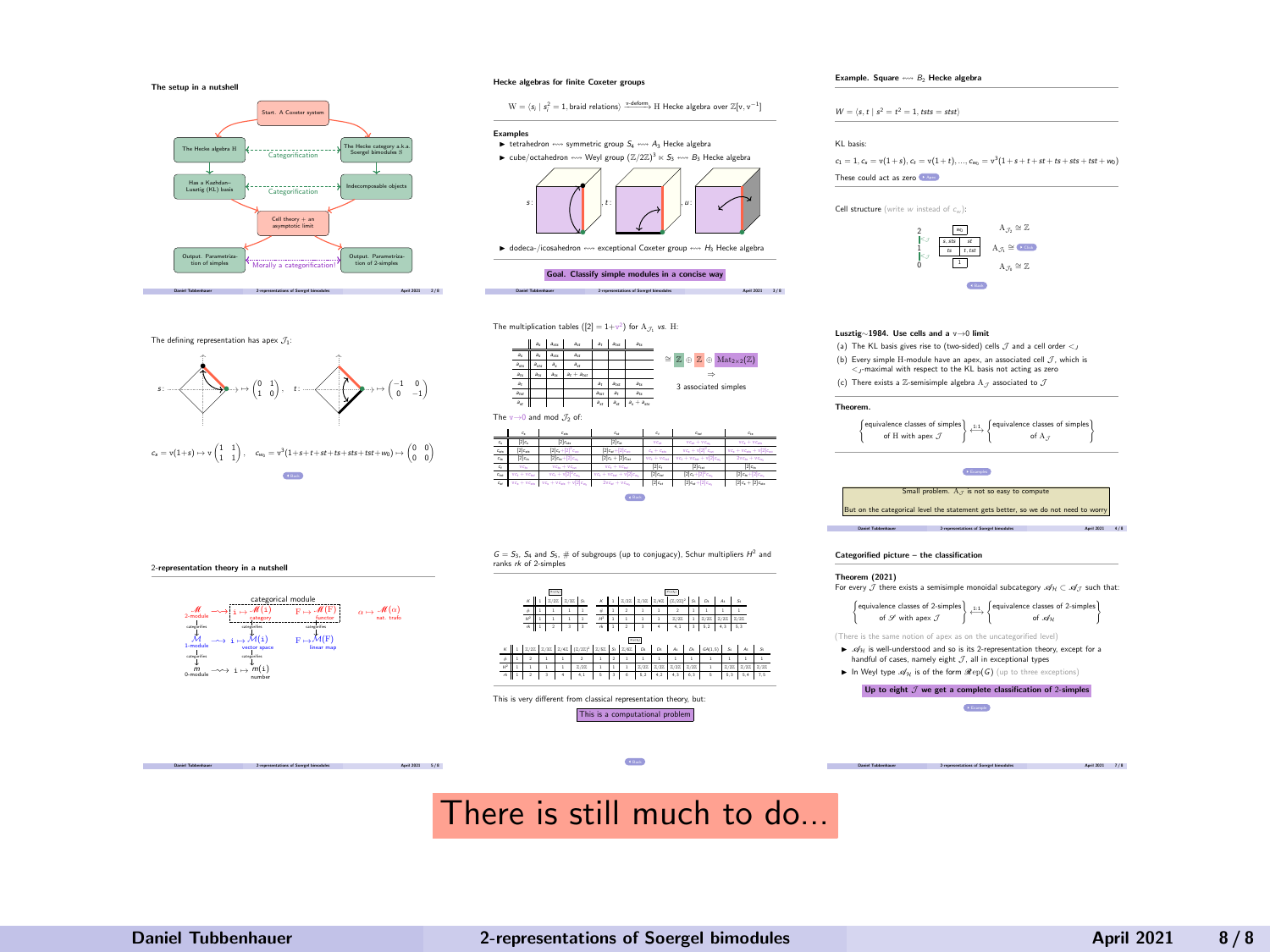<span id="page-21-0"></span>

Hecke algebras for finite Coxeter groups

•  $, t$  :

The multiplication tables  $([2] = 1 + v^*)$  for  $A_{,2}$  vs. H: a<sup>s</sup> asts ast a<sup>t</sup> atst ats a<sup>s</sup> a<sup>s</sup> asts ast asts asts a<sup>s</sup> ast ats ats ats a<sup>t</sup> + atst a<sup>t</sup> a<sup>t</sup> atst ats atst atst a<sup>t</sup> ats ast ast ast a<sup>s</sup> + asts The v→0 and mod J<sup>2</sup> of:

s:

 $W = \langle s_i | s_i^2 = 1$ , braid relations $\rangle \xrightarrow{m \text{meas}}$  H Hecke algebra over  $\mathbb{Z}[v, v^{-2}]$ **Examples**<br> **F** tetrahedron  $\longrightarrow$  symmetric group  $S_4 \longrightarrow A_3$  Hecke algebra  $\blacktriangleright$  cube/octahedron  $\cdots$  Weyl group  $(\mathbb{Z}/2\mathbb{Z})^*\times S_3 \longrightarrow B_3$  Hecke algebra

• dodeca-/icosahedron --- exceptional Coxeter group ---  $H_2$  Hecke algebra

Goal. Classify simple modules in a concise way  $\label{eq:2.1} \text{D} = \text{D} + \text{D} + \text{D} + \text{D} + \text{D} + \text{D} + \text{D} + \text{D} + \text{D} + \text{D} + \text{D} + \text{D} + \text{D} + \text{D} + \text{D} + \text{D} + \text{D} + \text{D} + \text{D} + \text{D} + \text{D} + \text{D} + \text{D} + \text{D} + \text{D} + \text{D} + \text{D} + \text{D} + \text{D} + \text{D} + \text{D} + \text{D} + \text{D} + \text{D} + \$ 

• • , u :

> ∼= Z ⊕ Z ⊕ Mat<sup>2</sup>×<sup>2</sup>(Z) ⇒ 3 associated simples

Example. Square - B- Hecke algebra

 $W = \langle s, t \mid s^* = t^* = 1, tets = stst \rangle$ 

#### KL basis:

 $c_1 = 1, c_n = v(1 + s), c_t = v(1 + t), ..., c_{nn} = v^*(1 + s + t + st + tx + tx + tx + w_0)$ These could act as zero **Apple** 

Cell structure (write w instead of cu):



#### Lusztig∼1984. Use cells and a v→0 limit<br>(a) The KL basis zives rise to (two-sided) cells  $\mathcal I$  and a cell order < . (b) Every simple H-module have an apex, an associated cell ./. which is (b) Every simple H-module have an apex, an associated cell J', which is<br>  $\langle$ -maximal with respect to the KL basis not acting as zero (c) There exists a Z-semisimple algebra  $A$  - associated to  $J$ Theorem. equivalence classes of simples | 11 of H with apex J  $1:1$   $\left\{\begin{array}{c} \text{equivalence} \text{ classes of simple} \\ \text{of } 1 \end{array}\right\}$  $\sim$ Examples Small problem.  $A_J$  is not so easy to compute But the categories the state the statement gets better. Daniel Tubbenhauer 2-representations of Soergel bimodules April 2021 4 / 8 Categorified picture – the classification Theorem (2021)

For every J there exists a semisimple monoidal subcategory A<sup>H</sup> ⊂ A<sup>J</sup> such that:  $\int$  equivalence classes of 2-simples  $\Big\}$   $\underset{t \to -\infty}{\longrightarrow} \int$  equivalence classes of 2-simples  $\Big\}$ of  $\mathscr S$  with apex  $\mathscr J$ of  $A_N$ (There is the same notion of apex as on the uncategorified level)

 $\blacktriangleright$  -rep, is well-understood and so is its 2-representation theory, except for a handful of cases, namely eight  $J$ , all in exceptional types

In Weyl type  $\mathcal{A}_N$  is of the form  $\mathcal{R}(\mathcal{G})$  (up to three exceptions)

#### Up to eight  $J$  we get a complete classification of 2-simples

Example Daniel Tubbenhauer 2-representations of Soergel bimodules April 2021 7  $\mu$  2021 7  $\mu$ 



 $F \mapsto M(F)$ <sup>α</sup> 7→ <sup>M</sup>(α) nat. trafo

categorifies

categorical modul

Back G = S3,S<sup>4</sup> and S5, # of subgroups (up to conjugacy), Schur multipliers H <sup>2</sup> and ranks rk of 2-simples

c<sup>s</sup> csts cst c<sup>t</sup> ctst cts cs [2]cs [2]cs [2]csts www.csts.com/ csts [2]csts [2]cs+[2]cwbo controlled controlled in the visitor of values of values of values of values of values of values of values of values of values of values of values of values of values of values of values of value cts [2]cts [2]cts [2]ctst [2]ctst vctst vctst vctst in version of vet two 2vcts + vctst + vctst + vctst + vcts ct vcts vcts vcts in vcts in version in version in version in version in version in version in version in version in version in version in version in version in version in version in version in version in version in versio ctst vctst vctst victor victor + victor in victor and victor in version in the victor of cs with variable variables + vcsts + 2vcsts + 2vcston [2]csts+[2]code [2]cststate = 2vcston [2]cs + [2]cs + [2]cs



This is a co

# **Chang**

# This is very different from classical representation theory, but:

## Daniel Tubbenhauer 2-representations of Soergel bimodules April 2021 5 / 8

## Thanks for your attention!

2-representation theory in a nutshell M  $2-2$  module in  $\frac{dF(1)}{dt}$ 

> **M. H.**  $M \rightarrow 1 \rightarrow M(1)$ </u> vector space  $F \rightarrow M(F)$ linear map

m. m  $m = m(1)$ number

categorifies categorifies categorifies categorifies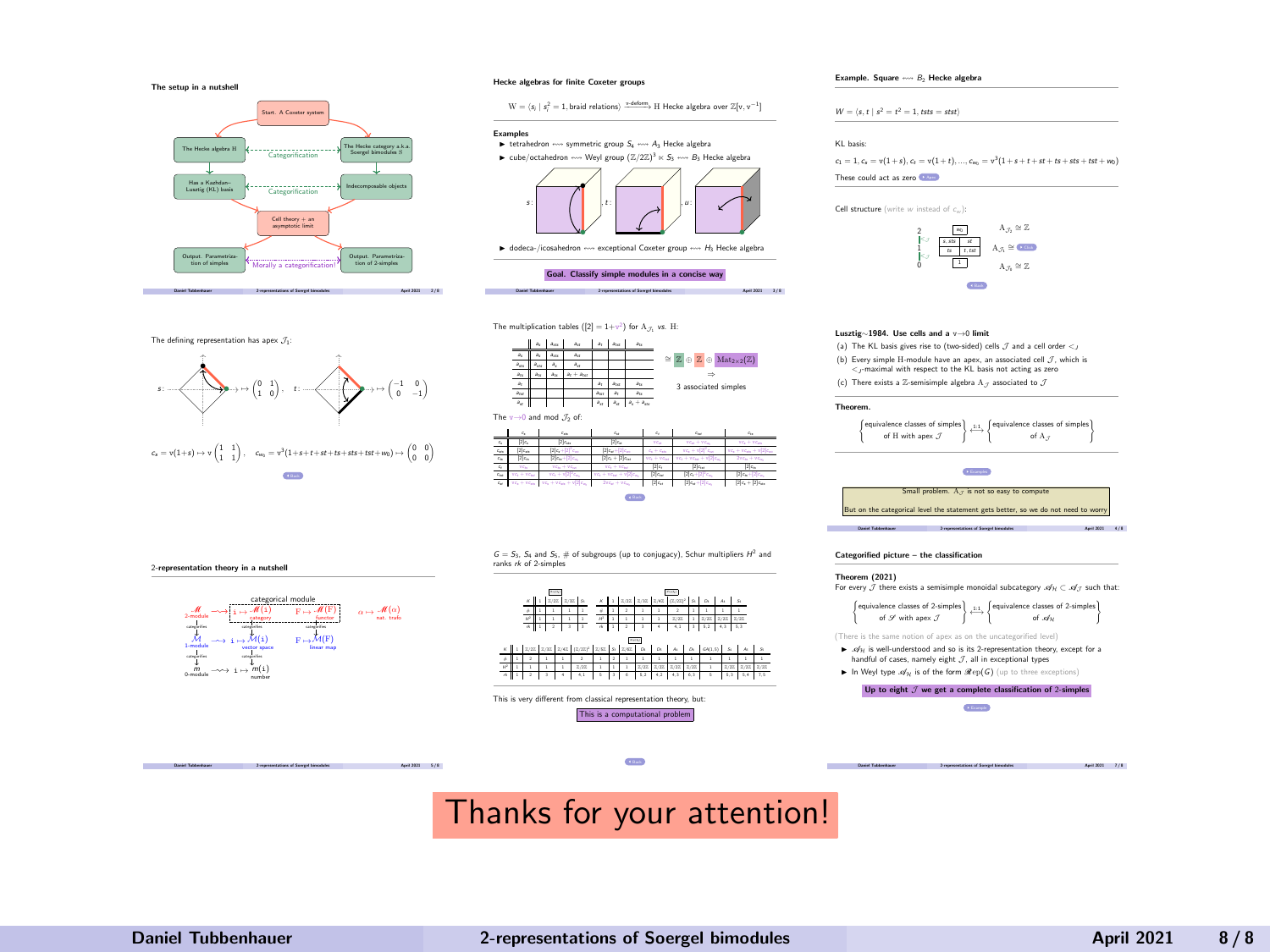<span id="page-22-0"></span>
$$
W = \langle s, t \mid s^2 = t^2 = 1, \text{tsts} = \text{stst} \rangle
$$

KL basis:

$$
c_1 = 1, c_s = v(1+s), c_t = v(1+t), ..., c_{w_0} = v^3(1+s+t+st+ts+sts+ts+w_0)
$$
  
These could act as zero

**Cell structure** (write w instead of  $c_w$ ):

$$
\begin{array}{ccc}\n2 & \text{w}_0 & A_{\mathcal{J}_2} \cong \mathbb{Z} \\
1 & \text{s, sts} & st & \\
1 & \text{ts} & t, \text{tst} & A_{\mathcal{J}_1} \cong \text{C} \text{tick} \\
0 & 1 & A_{\mathcal{J}_0} \cong \mathbb{Z}\n\end{array}
$$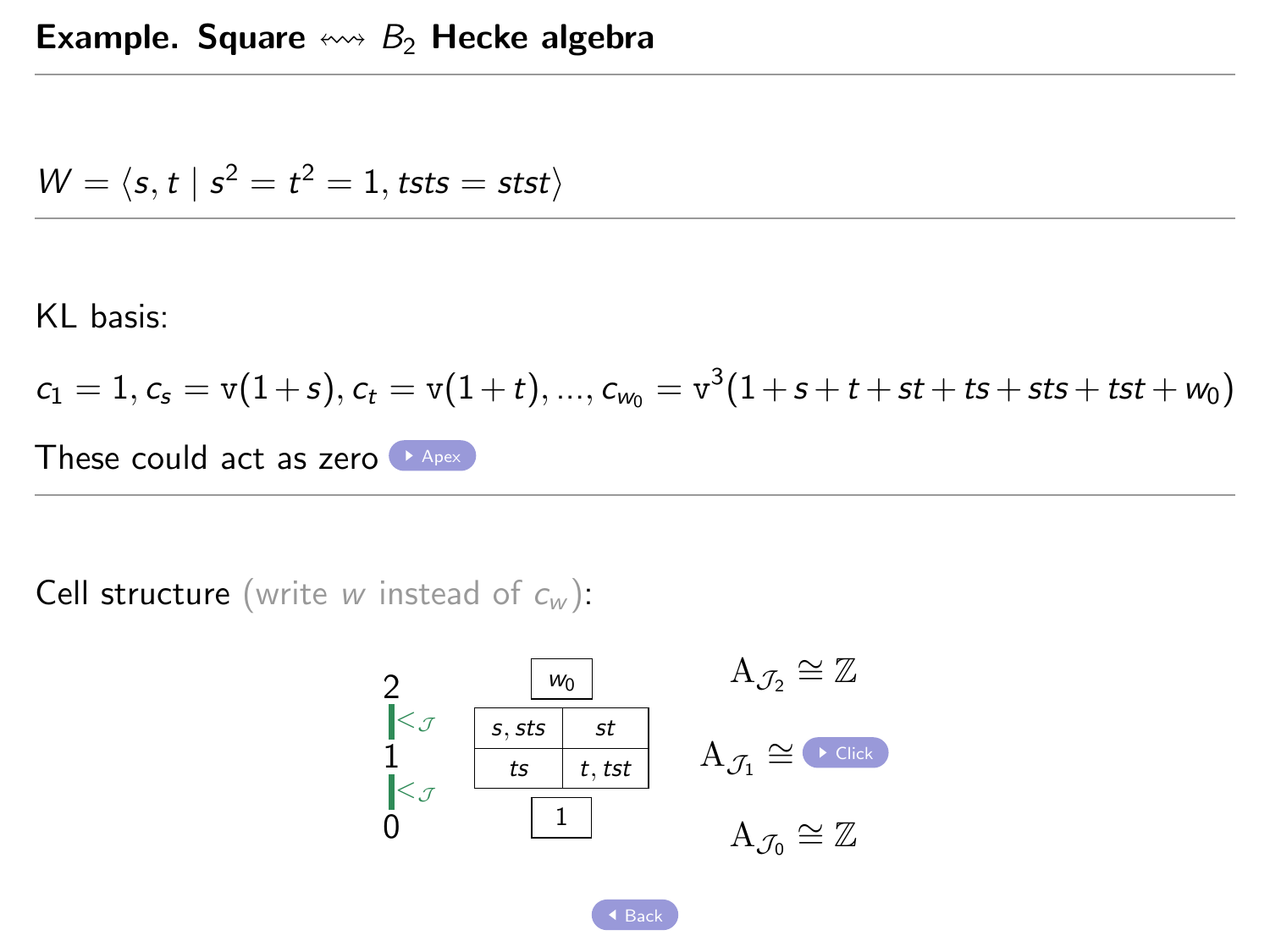<span id="page-23-0"></span>The defining representation has apex  $\mathcal{J}_1$ :



$$
c_s=v(1+s)\mapsto v\begin{pmatrix}1&1\\1&1\end{pmatrix},\quad c_{w_0}=v^3(1+s+t+st+ts+sts+tst+w_0)\mapsto\begin{pmatrix}0&0\\0&0\end{pmatrix}
$$

→<br> [Back](#page-22-0)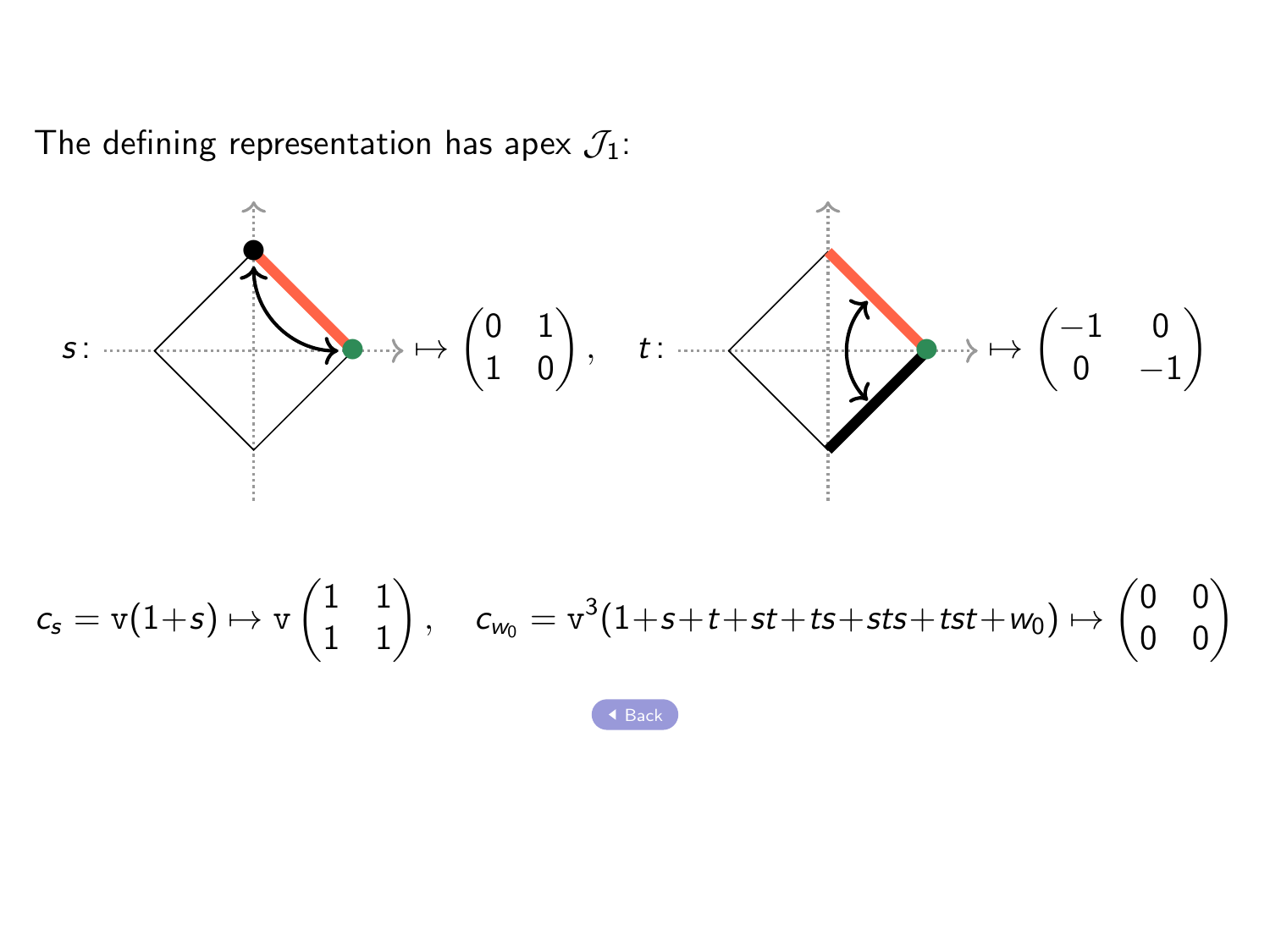<span id="page-24-0"></span>The multiplication tables  $([2] = 1+\nu^2)$  for  $\mathrm{A}_{\mathcal{J}_1}$  vs. H:

|           | $a_s$     | $a_{sts}$ | $a_{st}$        | $a_t$          | $a_{tst}$ | $a_{ts}$        |  |  |                                                                                |
|-----------|-----------|-----------|-----------------|----------------|-----------|-----------------|--|--|--------------------------------------------------------------------------------|
| $a_s$     | $a_{s}$   | $a_{sts}$ | $a_{st}$        |                |           |                 |  |  | $\cong \mathbb{Z} \oplus \mathbb{Z} \oplus \text{Mat}_{2\times 2}(\mathbb{Z})$ |
| $a_{sts}$ | $a_{sts}$ | $a_{s}$   | $a_{st}$        |                |           |                 |  |  |                                                                                |
| $a_{ts}$  | $a_{ts}$  | $a_{ts}$  | $a_t + a_{tst}$ |                |           |                 |  |  |                                                                                |
| $a_t$     |           |           |                 | a <sub>t</sub> | $a_{tst}$ | $a_{ts}$        |  |  | 3 associated simples                                                           |
| $a_{tst}$ |           |           |                 | $a_{tst}$      | $a_{t}$   | $a_{ts}$        |  |  |                                                                                |
| $a_{st}$  |           |           |                 | $a_{st}$       | $a_{st}$  | $a_s + a_{sts}$ |  |  |                                                                                |

The  $v\rightarrow 0$  and mod  $\mathcal{J}_2$  of:

|           | $C_{S}$                           | $C_{sts}$                       | C <sub>st</sub>                | $C_{t}$                               | $C_{tst}$                       | $c_{ts}$                        |  |
|-----------|-----------------------------------|---------------------------------|--------------------------------|---------------------------------------|---------------------------------|---------------------------------|--|
| $C_{S}$   | $[2]c_s$                          | $[2]$ <sub>Csts</sub>           | $[2]$ <sub>Cst</sub>           | VC <sub>st</sub>                      | $vc_{st} + vc_{wn}$             | $VC_s + VC_{\text{cfs}}$        |  |
| $C_{sts}$ | $[2]$ C <sub>sts</sub>            | $[2]c_{s}+[2]^{2}c_{w_{0}}$     | $[2]c_{st}+[2]c_{w_0}$         | $c_s + c_{sts}$                       | $vc_s + v[2]^2c_{w_0}$          | $vc_s + vc_{sts} + v[2]c_{w_0}$ |  |
| $C_{ts}$  | $[2]$ <sub><math>c</math>ts</sub> | $[2]c_{ts}+[2]c_{w_0}$          | $[2]c_t + [2]c_{tst}$          | $vc_t + vc_{tst}$                     | $vc_t + vc_{tst} + v[2]c_{w_0}$ | $2v c_{ts} + v c_{w_0}$         |  |
| $c_t$     | $VC_{fs}$                         | $vc_{ts} + vc_{w_0}$            | $vc_t + vc_{tst}$              | $[2]c_t$                              | $[2]$ <sub>Ctst</sub>           | $[2]c_{ts}$                     |  |
| $c_{tst}$ | $vc_t + vc_{tst}$                 | $vc_t + v[2]^2c_{wn}$           | $vc_t + vc_{tst} + v[2]c_{vm}$ | $[2]$ <sub><math>c_{tst}</math></sub> | $[2]c_t+[2]^2c_{w_0}$           | $[2]c_{ts} + [2]c_{w_0}$        |  |
| $c_{st}$  | $vc_s + vc_{sts}$                 | $vc_s + vc_{sts} + v[2]c_{w_0}$ | $2v c_{st} + v c_{wn}$         | $[2]$ <sub>Cst</sub>                  | $[2]c_{st}+[2]c_{w_0}$          | $[2]c_s + [2]c_{sts}$           |  |

 $\overline{AB}$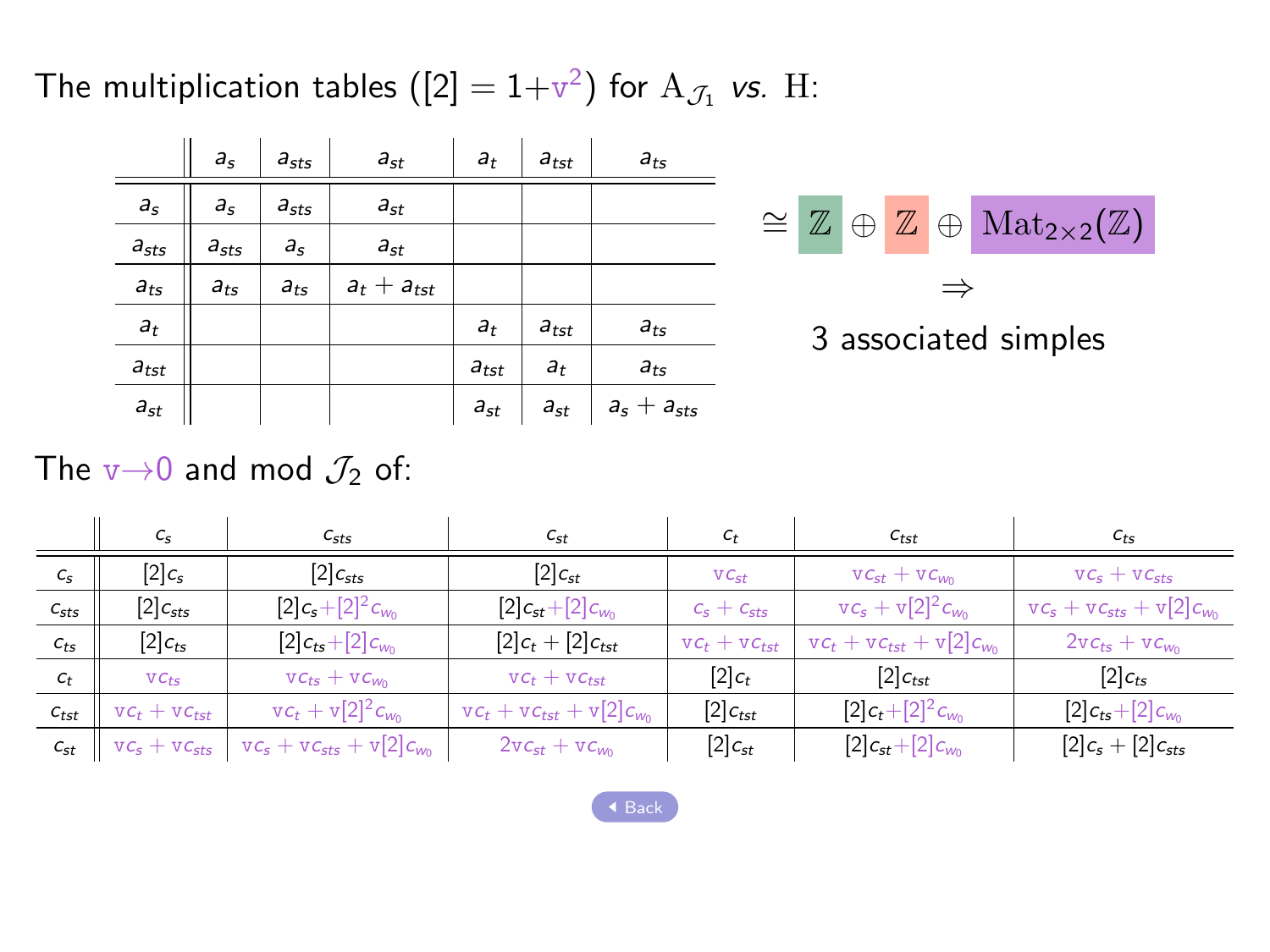<span id="page-25-0"></span> $G = S_3$ ,  $S_4$  and  $S_5$ ,  $\#$  of subgroups (up to conjugacy), Schur multipliers  $H^2$  and ranks rk of 2-simples

| $\mathcal{R}\!\circ\!\mathrm{p}(S_3)$                                              |                        |                          |  |                |   |                                                                                |                                |               |                          |                          |                          | $\mathcal{R}\exp(S_4)$             |                          |                          |                          |                          |                          |                          |
|------------------------------------------------------------------------------------|------------------------|--------------------------|--|----------------|---|--------------------------------------------------------------------------------|--------------------------------|---------------|--------------------------|--------------------------|--------------------------|------------------------------------|--------------------------|--------------------------|--------------------------|--------------------------|--------------------------|--------------------------|
| $\mathbb{Z}/2\mathbb{Z}$<br>$\mathbb{Z}/3\mathbb{Z}$<br>$S_3$<br>К<br>$\mathbf{1}$ |                        |                          |  |                |   |                                                                                | К                              | $\parallel$ 1 | $\mathbb{Z}/2\mathbb{Z}$ | $\mathbb{Z}/3\mathbb{Z}$ | $\mathbb{Z}/4\mathbb{Z}$ | $(\mathbb{Z}/2\mathbb{Z})^2$ $S_3$ |                          | $D_4$                    | $A_4$                    | $S_4$                    |                          |                          |
|                                                                                    |                        | $\#$                     |  | $\mathbf{1}$   | 1 | $\mathbf{1}$                                                                   | $\#$                           |               | $\overline{c}$           | 1                        | $\mathbf{1}$             | $\overline{2}$                     |                          |                          | 1                        | 1                        |                          |                          |
|                                                                                    |                        | $H^2$                    |  | $\mathbf{1}$   |   |                                                                                | $H^2$                          |               | $\mathbf{1}$             | 1                        | $\mathbf{1}$             | $\mathbb{Z}/2\mathbb{Z}$           | $\mathbf{1}$             | $\mathbb{Z}/2\mathbb{Z}$ | $\mathbb{Z}/2\mathbb{Z}$ | $\mathbb{Z}/2\mathbb{Z}$ |                          |                          |
|                                                                                    |                        | $\ensuremath{rk}$        |  | $\overline{2}$ | 3 | 3                                                                              | rk                             | $1\,$         | $\overline{c}$           | 3                        | 4                        | 4, 1                               | 3                        | 5, 2                     | 4, 3                     | 5, 3                     |                          |                          |
|                                                                                    | $\mathcal{R}\exp(S_5)$ |                          |  |                |   |                                                                                |                                |               |                          |                          |                          |                                    |                          |                          |                          |                          |                          |                          |
| $\kappa$                                                                           | $\mathbf{1}$           | $\mathbb{Z}/2\mathbb{Z}$ |  |                |   | $\mathbb{Z}/3\mathbb{Z}$ $\mathbb{Z}/4\mathbb{Z}$ $(\mathbb{Z}/2\mathbb{Z})^2$ | $\mathbb{Z}/5\mathbb{Z}$ $S_3$ |               | $\mathbb{Z}/6\mathbb{Z}$ | $D_4$                    | $D_5$                    | $A_4$                              | $D_6$                    | GA(1,5)                  | $S_4$                    |                          | A <sub>5</sub>           | $S_{5}$                  |
| #                                                                                  | $\mathbf{1}$           | 2                        |  | 1              | 1 | $\overline{c}$                                                                 | 1                              | 2             | 1                        | $\mathbf{1}$             | $\mathbf{1}$             | $\mathbf{1}$                       | 1                        | $\mathbf{1}$             |                          |                          | $\mathbf{1}$             | $\mathbf{1}$             |
| $H^2$                                                                              | 1                      | $\mathbf{1}$             |  | 1              |   | $\mathbb{Z}/2\mathbb{Z}$                                                       | $\mathbf{1}$                   | 1             | $\mathbf{1}$             | $\mathbb{Z}/2\mathbb{Z}$ | $\mathbb{Z}/2\mathbb{Z}$ | $\mathbb{Z}/2\mathbb{Z}$           | $\mathbb{Z}/2\mathbb{Z}$ | 1                        | $\mathbb{Z}/2\mathbb{Z}$ |                          | $\mathbb{Z}/2\mathbb{Z}$ | $\mathbb{Z}/2\mathbb{Z}$ |
| rk                                                                                 | $\mathbf{1}$           | $\overline{2}$           |  | 3              | 4 | 4, 1                                                                           | 5                              | 3             | 6                        | 5, 2                     | 4, 2                     | 4, 3                               | 6, 3                     | 5                        | 5, 3                     |                          | 5, 4                     | 7, 5                     |

This is very different from classical representation theory, but:

This is a computational problem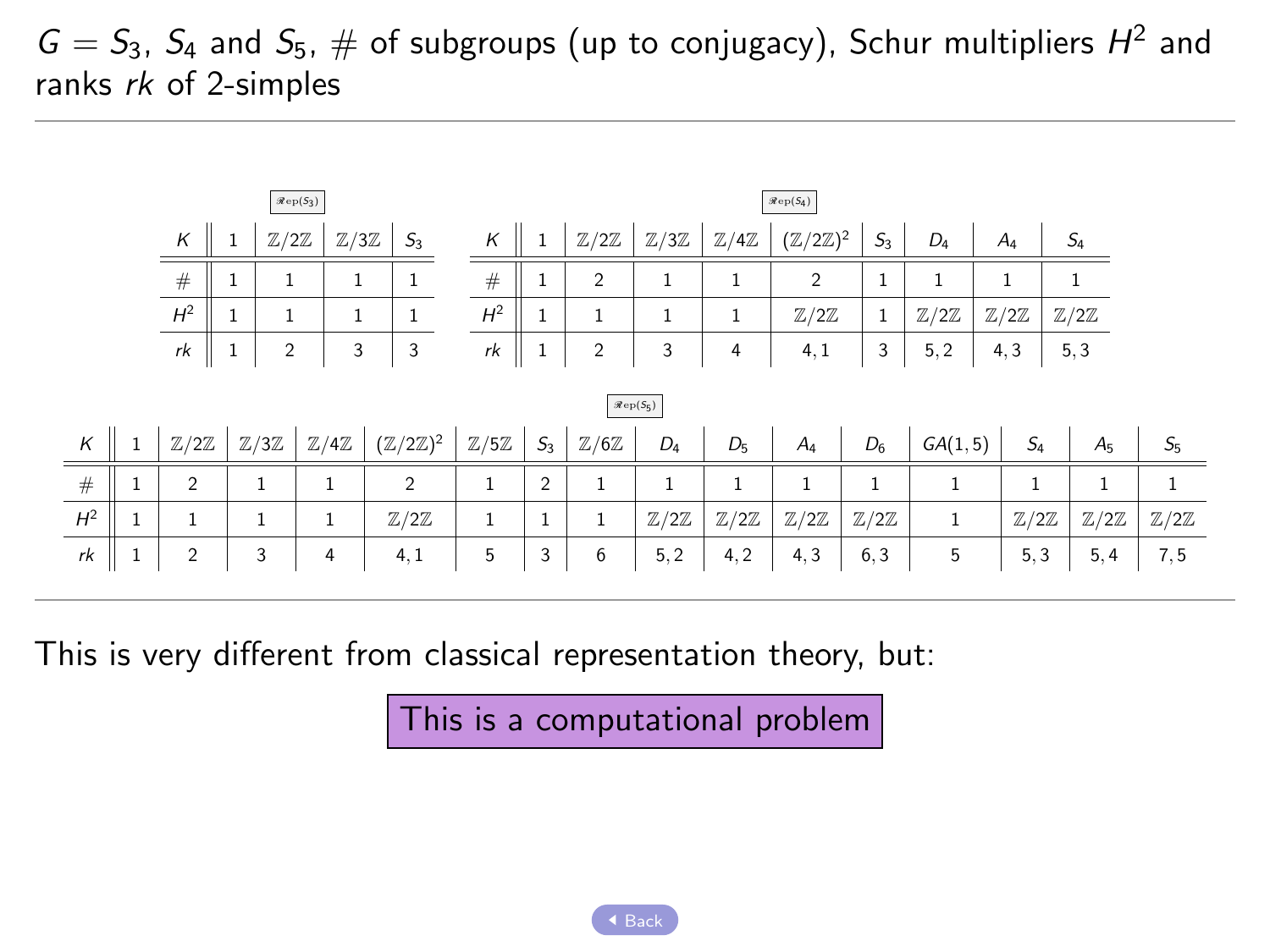$G = S_3$ ,  $S_4$  and  $S_5$ ,  $\#$  of subgroups (up to conjugacy), Schur multipliers  $H^2$  and ranks rk of 2-simples



This is very different from classical representation theory, but:

This is a computational problem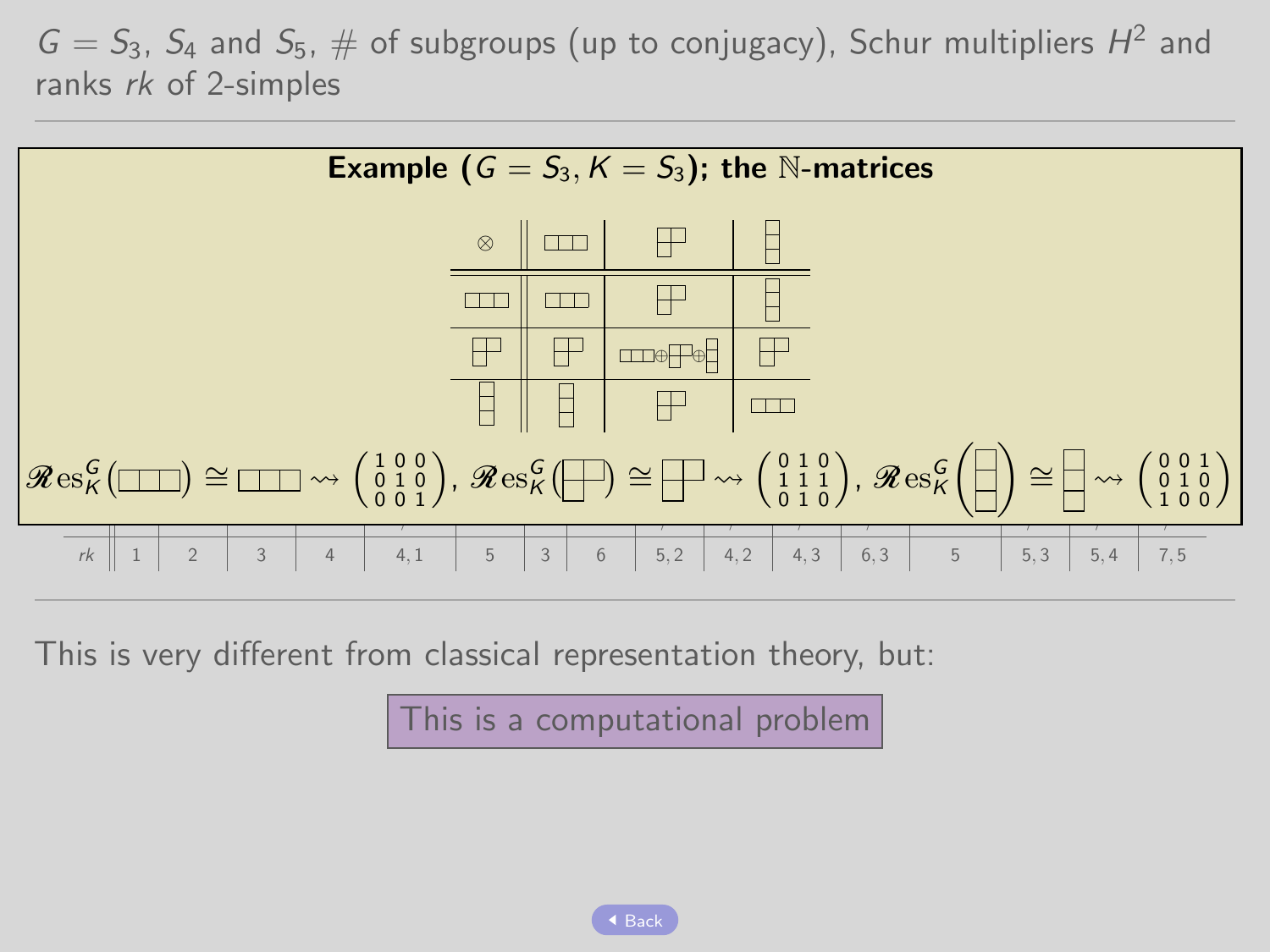$G = S_3$ ,  $S_4$  and  $S_5$ ,  $\#$  of subgroups (up to conjugacy), Schur multipliers  $H^2$  and ranks rk of 2-simples